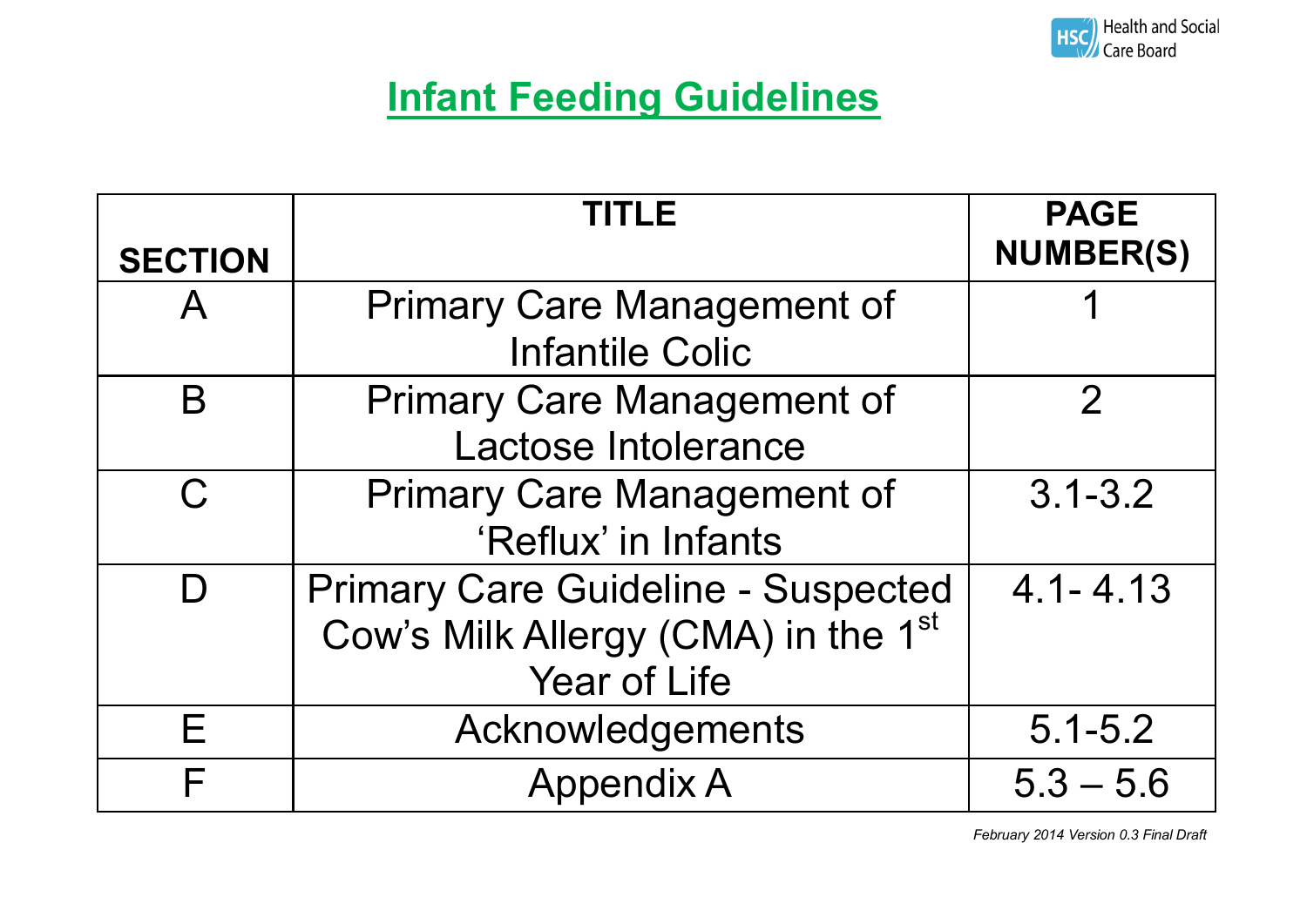#### **<sup>1</sup> (A) PRIMARY CARE MANAGEMENT OF INFANTILE COLIC**



| <b>Definition and</b><br><b>Facts</b>                                                                                         | •It occurs in both formula fed and breast fed infants<br>•It is common – affecting up to 20% of infants <sup>2</sup><br>•The cause or causes of colic are very poorly understood                                                                                                                                        | Infantile Colic has had an internationally agreed but not well known clinical definition for many years<br>for more than 3 weeks starting in the first weeks of life and ceasing around 3 to 4 months of age <sup>1</sup>                                                                                                                                                                                                                                    | 'Inconsolable crying with limb flexure in an otherwise healthy, thriving infant, which lasts for more than 3 hours per day, occurs on 3 or more days per week, has persisted<br>•Understandably many parents will seek medical help for their unsettled infants - whose crying falls short of these defined clinical criteria<br>. Be aware of the following "WARNING SIGNALS"- pointing to alternative more serious possible diagnoses: Bile-stained vomiting, forceful vomiting, vomiting onset<br>after 6 months of age, faltering growth, abdominal tenderness/distension, fever, lethargy, enlarged spleen and/or liver, bulging anterior fontanelle, small or enlarged head<br>circumference, seizures, significantly disturbed stool pattern, sudden onset inconsolable crying, documented or suspected genetic/metabolic syndrome. |  |
|-------------------------------------------------------------------------------------------------------------------------------|-------------------------------------------------------------------------------------------------------------------------------------------------------------------------------------------------------------------------------------------------------------------------------------------------------------------------|--------------------------------------------------------------------------------------------------------------------------------------------------------------------------------------------------------------------------------------------------------------------------------------------------------------------------------------------------------------------------------------------------------------------------------------------------------------|--------------------------------------------------------------------------------------------------------------------------------------------------------------------------------------------------------------------------------------------------------------------------------------------------------------------------------------------------------------------------------------------------------------------------------------------------------------------------------------------------------------------------------------------------------------------------------------------------------------------------------------------------------------------------------------------------------------------------------------------------------------------------------------------------------------------------------------------|--|
| <b>Non Pharmacological</b>                                                                                                    |                                                                                                                                                                                                                                                                                                                         |                                                                                                                                                                                                                                                                                                                                                                                                                                                              |                                                                                                                                                                                                                                                                                                                                                                                                                                                                                                                                                                                                                                                                                                                                                                                                                                            |  |
| <b>Management</b><br><b>Possible Causes/</b><br><b>Pharmacological</b>                                                        | early remission                                                                                                                                                                                                                                                                                                         | •Exclude common causes of excessive crying e.g. hunger, thirst, dirty nappy, extremes of temperature<br>and demanding babies. Website address: www.cry-sis.org.uk<br>•Maternal smoking has been shown to be associated with infantile colic <sup>3</sup><br>•Consider other causes e.g. Gastro-oesophageal Reflux Disease (GORD). See algorithm for Reflux<br>•Consider referral if parents are finding it difficult to cope or if there is diagnostic doubt | •Try holding infant, burping post-feeds, gentle motion (pushing pram or ride in the car), "white noise" (vacuum cleaner, hairdryer etc.), bathing in warm bath, parental sup-<br>port (getting parents to "take a break", if relatives or friends can look after infant), CRY-SIS support group can offer support for families with excessively crying, sleepless<br>•Reassure parents re: that their infant is well, they are not doing something wrong, their infant is not rejecting them, and the natural history is usually towards a relatively                                                                                                                                                                                                                                                                                      |  |
| <b>Treatments and</b>                                                                                                         |                                                                                                                                                                                                                                                                                                                         |                                                                                                                                                                                                                                                                                                                                                                                                                                                              |                                                                                                                                                                                                                                                                                                                                                                                                                                                                                                                                                                                                                                                                                                                                                                                                                                            |  |
| <b>Their Evidence</b>                                                                                                         |                                                                                                                                                                                                                                                                                                                         |                                                                                                                                                                                                                                                                                                                                                                                                                                                              |                                                                                                                                                                                                                                                                                                                                                                                                                                                                                                                                                                                                                                                                                                                                                                                                                                            |  |
| it does, that it could cause infantile colic<br>Lac                                                                           | <b>Transient Lactase Deficiency:</b><br>•There is no good evidence that it either occurs or if<br>•Therefore there is no support for prescribing either<br>Colief®, a partially hydrolysed, low-lactose formula<br>e.g. Comfort ® (Aptamil, Cow & Gate or SMA) or a<br>lactose-free formula e.g. SMA® LF or Enfamil® O- | <b>Intestinal Gas</b><br>•There is no good evidence that excess intestinal gas<br>causes infantile colic<br>•Therefore there is no support for prescribing Infacol®<br>or Dentinox Colic Drops® (Simeticone) or supporting<br>the use of Gripe water or Herbal teas                                                                                                                                                                                          | Cow's Milk Allergy- CMA (see CMA Guideline)<br>There is evidence that a small subset - perhaps 10% - of infants with infan-<br>tile colic have Cow's Milk Allergy <sup>4</sup> . Consider particularly when:<br>There is a positive history of atopic eczema, allergic rhinitis, asthma or<br>food allergy in a 1 <sup>st</sup> degree relative (mother, father or siblings)<br>+ or - other upper or lower gut dysmotility signs e.g. vomiting, regurgita-<br>tion, food refusal, loose stools - which may be offensive and/or mucousy,<br>perianal excoriation<br>+ or - skin signs e.g. apparent itching, flushing, urticaria, angioedema,<br>eczema flares - especially with or following feeding.<br>Therefore a diagnostic dietary elimination trial of cow's milk protein could be                                                  |  |
|                                                                                                                               |                                                                                                                                                                                                                                                                                                                         |                                                                                                                                                                                                                                                                                                                                                                                                                                                              | considered                                                                                                                                                                                                                                                                                                                                                                                                                                                                                                                                                                                                                                                                                                                                                                                                                                 |  |
| Formula Fed Infant: For colic only: 2 week trial of an Extensively Hydrolysed Formula (eHF) e.g. Casein                       |                                                                                                                                                                                                                                                                                                                         |                                                                                                                                                                                                                                                                                                                                                                                                                                                              |                                                                                                                                                                                                                                                                                                                                                                                                                                                                                                                                                                                                                                                                                                                                                                                                                                            |  |
| trial. (See CMA Guideline)                                                                                                    |                                                                                                                                                                                                                                                                                                                         | based Nutramigen® Lipil 1 or Whey based Milupa Aptamil Pepti® 1 with a then planned reintroduction.<br>See CMA Algorithm. Do Not Prescribe: Soya, goats, other mammalian milks or lactose free milks e.g.<br>SMA® LF or Enfamil ® O-Lac. There is also no place for using a partially hydrolysed, low lactose formula<br>such as Comfort® (Aptamil, Cow & Gate or SMA) to carry out such an initial diagnostic dietary elimination                           | Breast Fed Infant: A carefully supervised and strict maternal cow's milk protein free diet<br>for 2 to 4 weeks with a then planned reintroduction. The mother will need 1,250mg of<br>calcium and 10 mcg of vitamin D daily during the elimination trial. Early dietetic referral<br>advised. (See CMA Guideline)                                                                                                                                                                                                                                                                                                                                                                                                                                                                                                                          |  |
| <sup>2</sup> Lucassen P L et al Arch Dis Child 2001; 4: 398-403<br>$3$ Reijneveld S A et al Arch Dis Child 2000; 83(4): 302-3 | Wessel M A et al  Pediatrics  1954; 14 : 421-424  Garrison M M et al Pediatrics 2000; 106 1Pt2 184-190 أ                                                                                                                                                                                                                |                                                                                                                                                                                                                                                                                                                                                                                                                                                              | February 2014                                                                                                                                                                                                                                                                                                                                                                                                                                                                                                                                                                                                                                                                                                                                                                                                                              |  |

*4 Jakobsson I et al Acta Paediatrica 2000 89(4); 18-21 Version 0.3 Final Draft*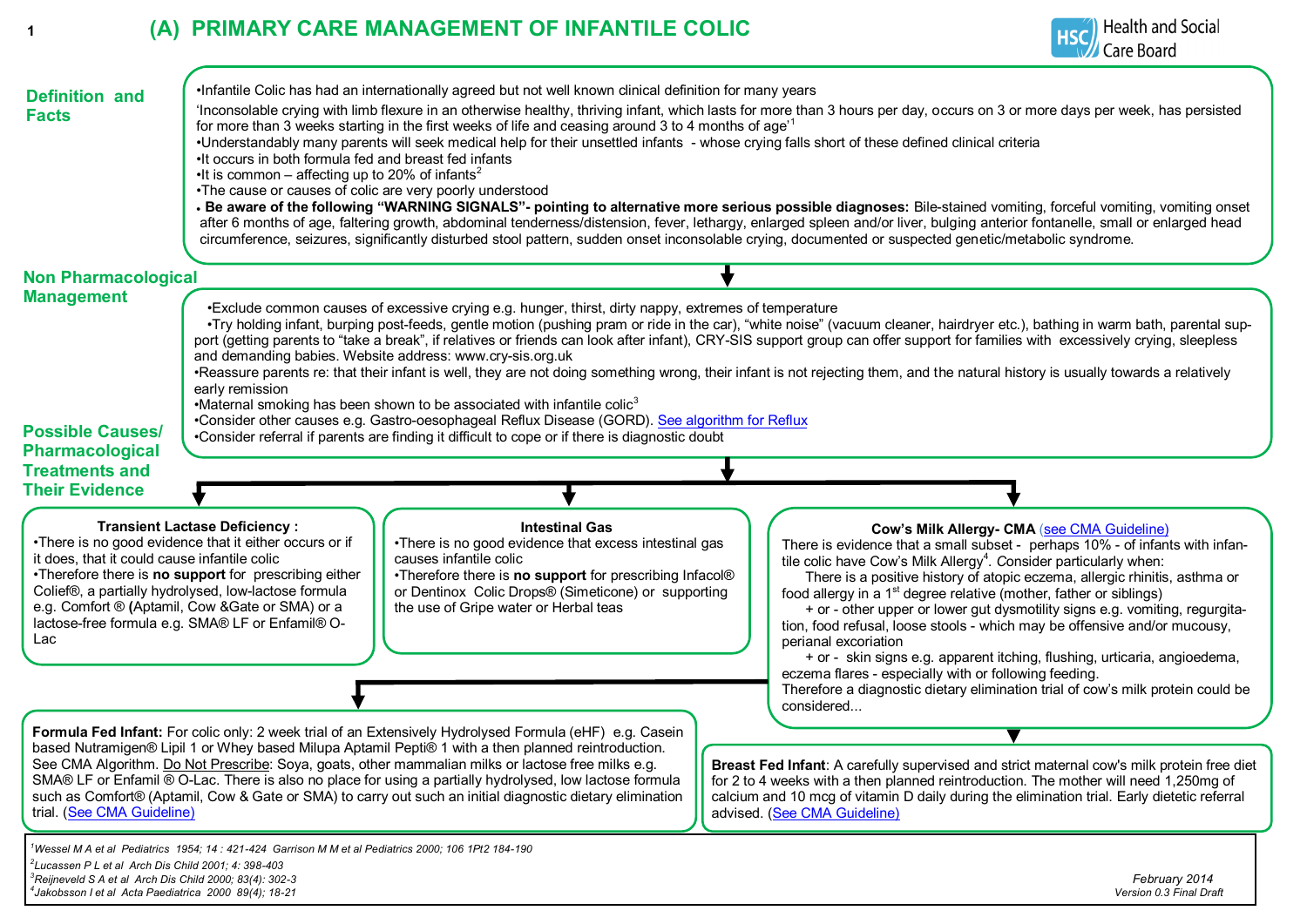#### **<sup>2</sup> (B) PRIMARY CARE MANAGEMENT OF LACTOSE INTOLERANCE (LI) IN CHILDREN (THE CLINICAL EXPRESSIONS– resulting from the different causes of Lactase Enzyme Deficiency)**



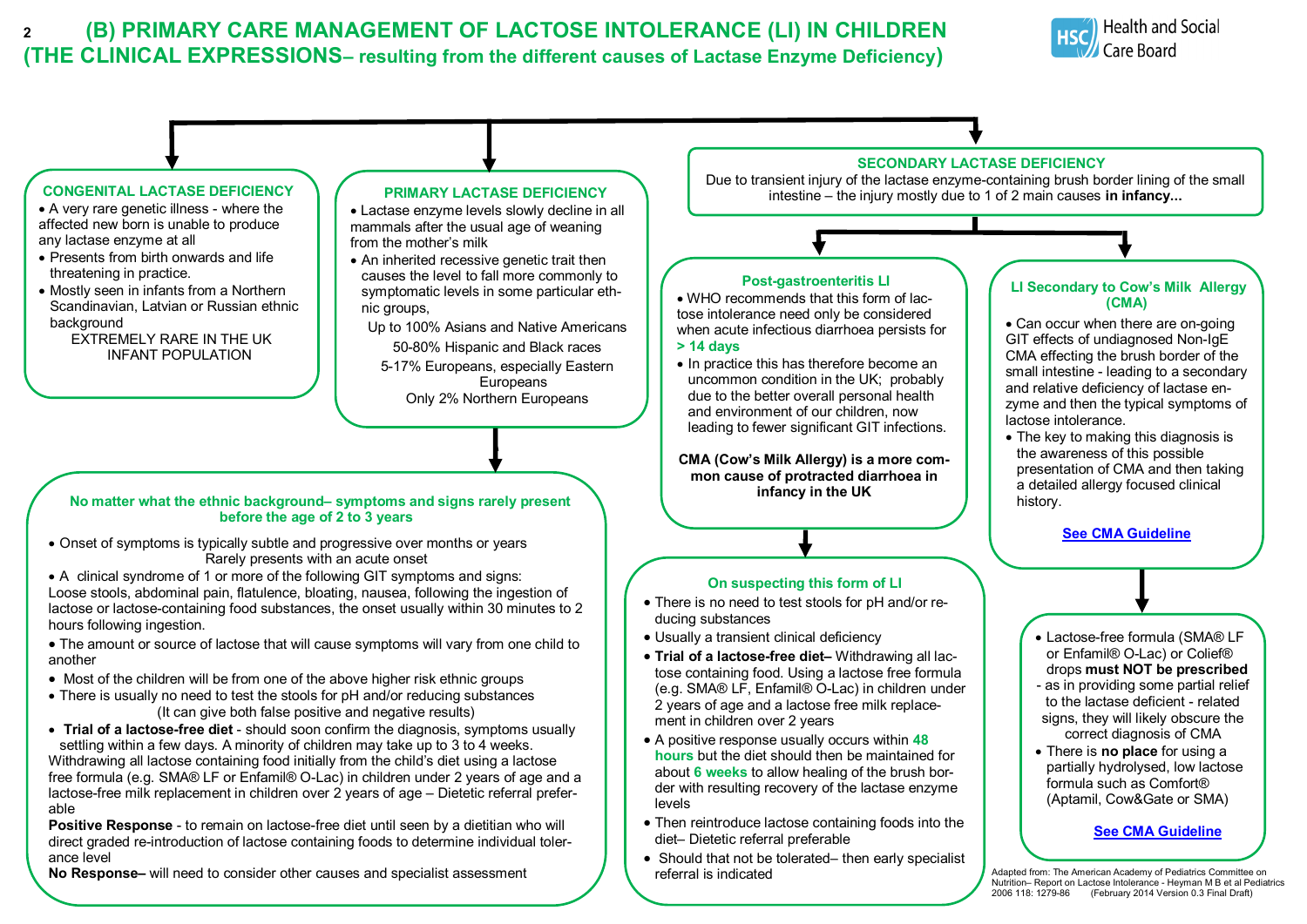#### **3.1 (C) PRIMARY CARE MANAGEMENT OF 'REFLUX' IN INFANCY - Are we using the correct terms?............**



#### **Gastro - Oesophageal Reflux – GOR**

Defined as :'The effortless passage of gastric contents into the oesophagus with or without **Regurgitation** or **Vomiting Regurgitation:** The passage of such refluxed gastric contents into the pharynx or mouth which are then mostly swallowed back into the stomach. Sometimes seen to be expelled effortlessly out of the mouth - terms such as 'posseting' (mostly UK) and 'spitting-up' (mostly USA) often are used and can be considered to be equivalent to regurgitation

**Vomiting:** A coordinated autonomic and voluntary motor response, causing forceful expulsion of gastric contents through the mouth

**GOR** is a normal physiological process often occurring several times a day in healthy infants and is not thought to be uncomfortable. It occurs in both formula fed and breast fed infants and can be expected to resolve spontaneously in most of these infants by 12 to 14 months of age - often earlier

**See 'Reflux' Management Algorithm [\(Page 3.2\)](#page-4-0) – 'Simple Measures' for uncomplicated GOR**

#### **Gastro - Oesophageal Reflux DISEASE - GORD**

When the reflux of the gastric contents is thought to cause certain troublesome symptoms and/or complications in infants:

- Recurrent and significant regurgitation, vomiting +/- with faltering growth
- Oesophagitis symptoms irritability, back-arching, hiccups, feeding aversion, blood in refluxate
- Possible associated lower airway signs apnoea, wheezing, recurrent infection, even ALTEs (acute life-threatening events)

The differential diagnosis between simple GOR and GORD can be difficult in the clinically milder cases

- there is no symptom or symptom pattern that is diagnostic of GORD or predicts response to therapy

#### **See 'Reflux' Management Algorithm [\(Page 3.2\)](#page-4-0)**

#### **Prescribing Notes:**

 Anti-regurgitation infant formulas such as Aptamil Anti Reflux®, Enfamil AR® or SMA Staydown® should **not** be prescribed along with other thickening agents such as Carobel® or Gaviscon® Infant sachets. In addition these anti-regurgitation infant formulas require an acid environment in order to thicken and therefore will not work properly when prescribed along with antacid medications such as omeprazole or ranitidine.

 Gaviscon® Infant sachets should **not** be used with thickening agents or infant milk preparations containing a thickening agent, as this could lead to over-thickening of the stomach contents. They should therefore not be prescribed along with Carobel®.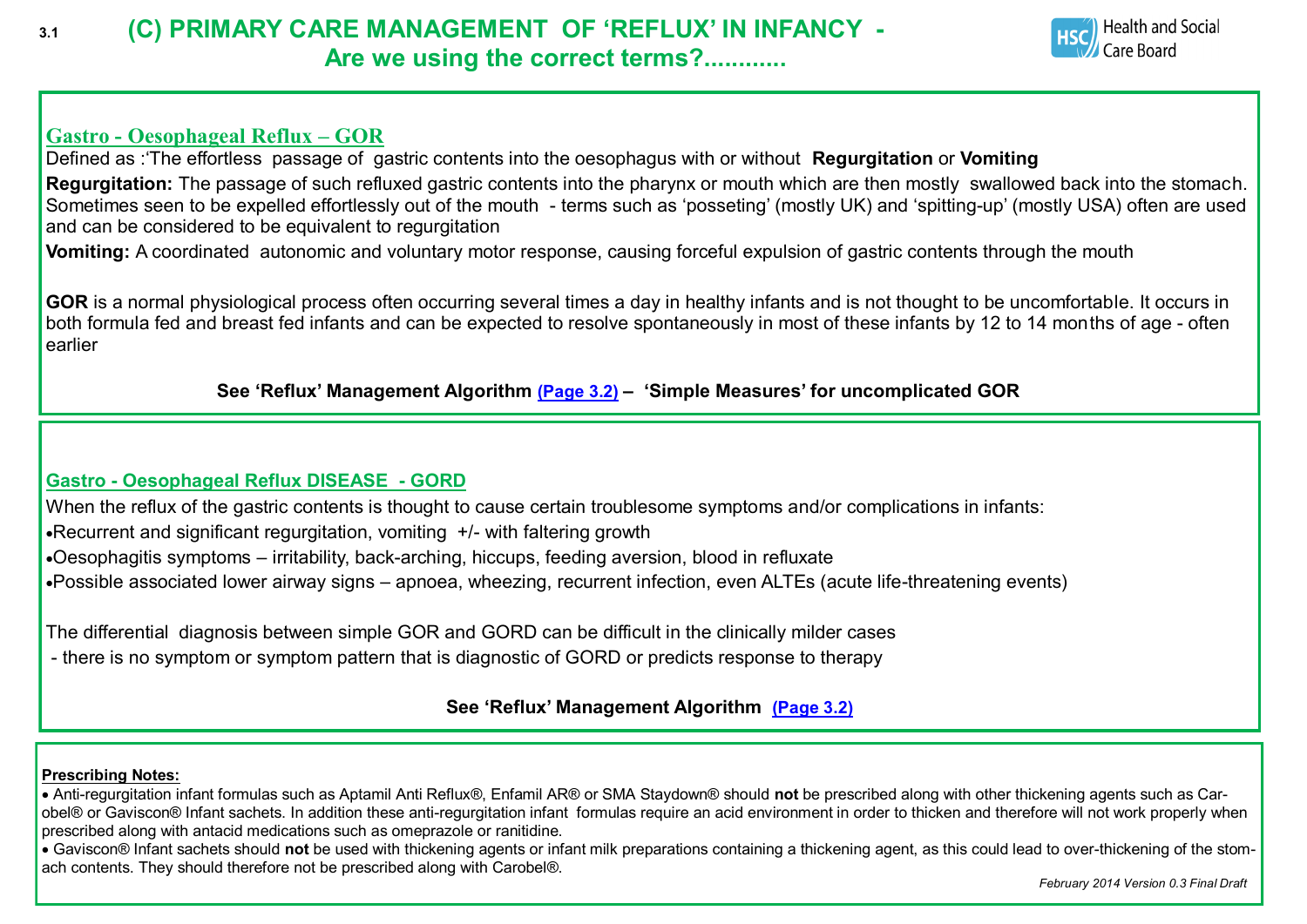#### **3.2 (C) PRIMARY CARE MANAGEMENT OF 'REFLUX' IN INFANCY**

<span id="page-4-0"></span>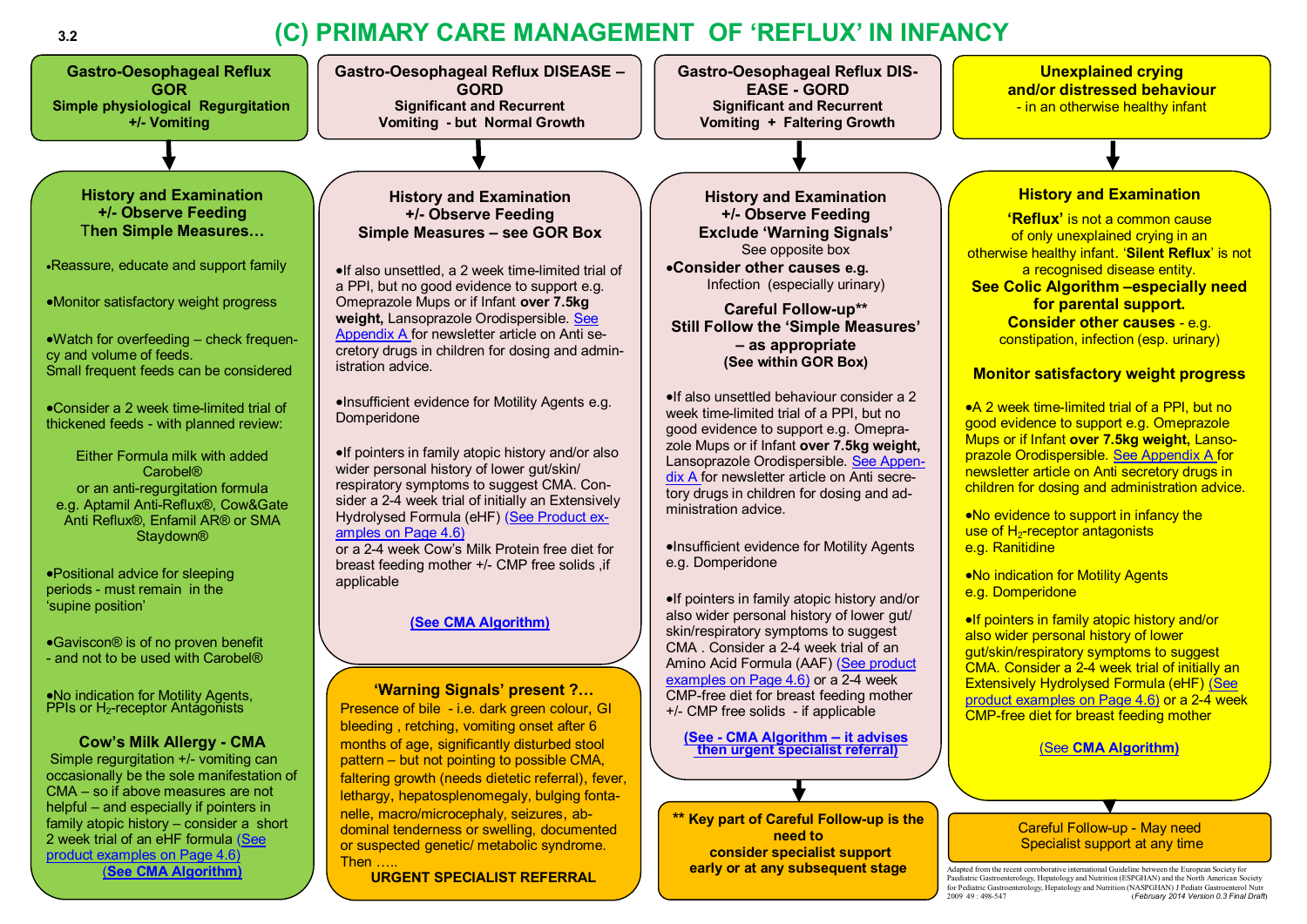<span id="page-5-0"></span>

**Contents**



| CONTENTS                                                                                                               |                       |
|------------------------------------------------------------------------------------------------------------------------|-----------------------|
| Index                                                                                                                  | Page 4.1              |
| Taking an allergy-focused clinical history as set out in the NICE Food Allergy Guideline                               | Page 4.2              |
| Overall signs and symptoms of Food Allergy– as set out in the NICE Food Allergy Guideline                              | Page 4.3              |
| The differing Non-IgE and IgE clinical presentations of Cow's Milk Allergy (CMA)<br>- with initial management guidance | Page 4.4              |
| On-going Primary Care Management of Mild to Moderate Suspected Non-IgE CMA                                             | Page 4.5              |
| Hypoallergenic Formulas- with recommended initial trial elimination periods                                            | Page 4.6              |
| Introduction of a Hypoallergenic Formula to an Infant                                                                  | Page 4.7              |
| Recommended Daily Supplements (Calcium and Vitamin D)                                                                  | Page 4.8              |
| Home Challenge to Confirm the diagnosis of Mild to Moderate Non-IgE CMA:<br>- Formula Fed Infant                       | Page 4.9              |
| - Breast Fed Infant                                                                                                    | Page 4.10             |
| Home Challenge to Confirm the Clinical Remission of Mild to Moderate Non-IgE CMA                                       | Page 4.11 & Page 4.12 |
| References                                                                                                             | Page 4.13             |

#### **Dietitian Referral Guidance**

Please forward all Dietetic Referrals to the designated Dietetic Department for your Trust– and the child and family will then be referred to an appropriately trained dietitian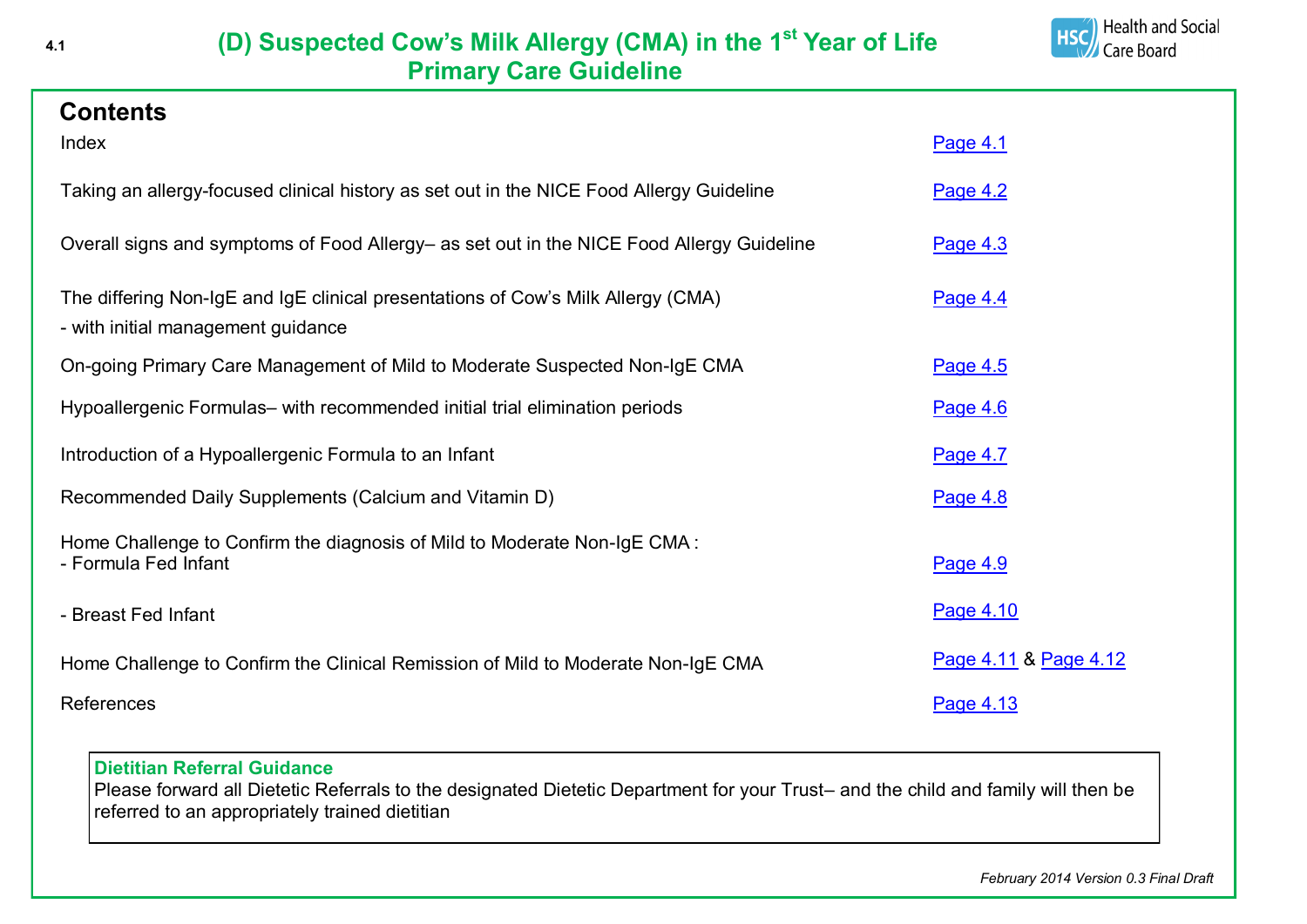#### <span id="page-6-0"></span>**4.2 Have you asked all the relevant questions ?**

| 4.Z | <b>TRUS YOU GONGG QUI LITE TUICYQUE GUESLIONS</b> |                                                                                                                                              |                                                                                                                                                                                                                                                                                                                        |  |  |  |
|-----|---------------------------------------------------|----------------------------------------------------------------------------------------------------------------------------------------------|------------------------------------------------------------------------------------------------------------------------------------------------------------------------------------------------------------------------------------------------------------------------------------------------------------------------|--|--|--|
|     |                                                   |                                                                                                                                              | <b>BOX 2 Allergy-focused clinical history NICE Food Allergy Guideline 116 February 2011</b>                                                                                                                                                                                                                            |  |  |  |
|     | <b>Ask about:</b>                                 | Adapted from the NICE Guideline which is for all expressions of Food Allergy<br>- to better reflect Cow's Milk Allergy presenting in Infancy | •Any Family History of atopic disease (asthma, atopic eczema, allergic rhinitis or food allergy) in parents or siblings                                                                                                                                                                                                |  |  |  |
|     |                                                   |                                                                                                                                              | •Any Personal History of early atopic disease - atopic eczema and less commonly in the 1st year of life - upper and lower airway signs<br>- any obvious allergic reactions to other foods                                                                                                                              |  |  |  |
|     | •The infant's feeding history<br>If breast fed    | whether breast fed or formula fed<br>$\blacksquare$<br>$\blacksquare$                                                                        | exclusively or whether early CMP post-natal top-up formulas were briefly given<br>timing of introduction of later CMP top-up formulas and/or CMP in weaning food<br>i.e. 'Mixed feeding' - as referenced in the Algorithms<br>details of the maternal diet, especially dairy but also egg, soya, wheat, nuts, and fish |  |  |  |
|     | If formula fed                                    | details of which formulas<br>$\blacksquare$                                                                                                  |                                                                                                                                                                                                                                                                                                                        |  |  |  |
|     | If weaning commenced                              | any suspected reactions to other weaning foods                                                                                               | age of starting and details of foods to date – especially what other forms of dairy have been<br>introduced and whether any possible allergic symptoms and signs might have coincided with this                                                                                                                        |  |  |  |

Presenting signs and symptoms that may be indicating possible CMA – see **[BOX 1](#page-7-0)** Including :

- age of onset

- speed of onset of symptoms and signs
- duration, severity and frequency
- reproducibility of signs on repeated exposure
- what form of cow's milk protein ingested and quantity that caused an apparent reaction/s
- Details of previous management, including any medication and the perceived response to any management
- Has anyone raised concern about possible food allergy, who that is and why do they think it may be food allergy
- Any attempts to change the diet, details and perceived response

Take account of cultural and religious factors that might influence the infant's or mother's diet *February 2014 Version 0.3 Final Draft*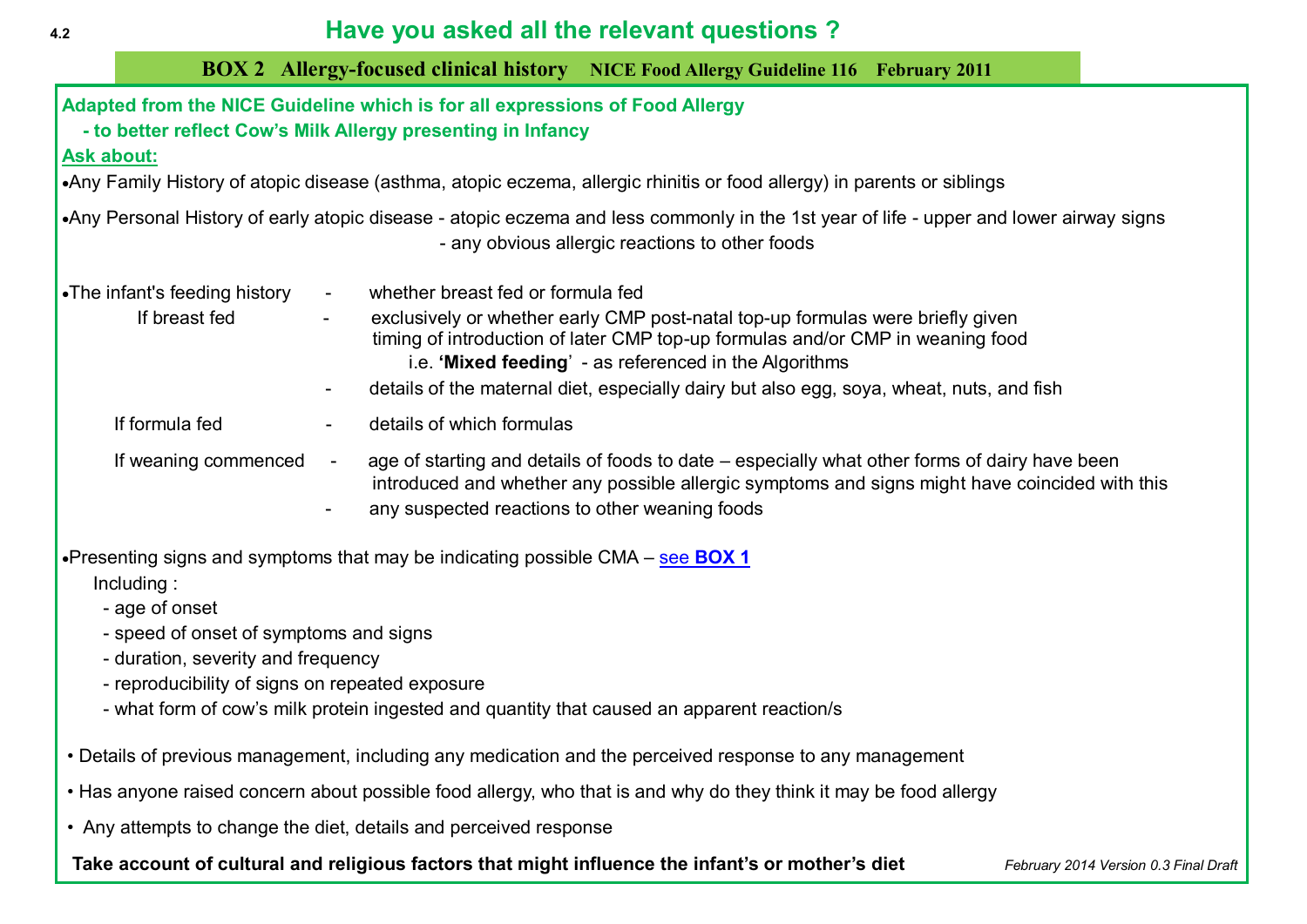#### <span id="page-7-0"></span> **4.3 Suspected Cow's Milk Allergy (CMA) in the 1st Year of Life - Primary Care Guideline**

- Cow's Milk Allergy currently affects 2-4% of all infants in the UK – the large majority of CMA first presents in infancy and in the primary care setting
- **Most of these infants will clinically present early - within days or within a few weeks of first ingesting Cow's Milk Protein (CMP).**
- Infants are exposed to CMP in normal infant formula, via breast milk if the mother is consuming cow's milk or cow's milk-containing foods in her own diet or when solids are introduced during the weaning period
- Consider the diagnosis in any infant showing any of the signs and symptoms in Box 1 from the NICE Food Allergy Guideline (No. 116 Feb 2011) - See BOX 1 opposite - especially if there is any family history of atopic eczema, allergic rhinitis, asthma or food allergy in a  $1<sup>st</sup>$  degree relative (i.e. mother, father or sibling)
- **Pay particular attention to persistent signs or symptoms that involve different organ systems in the same infant – see BOX 1 opposite**
- Distinguish between signs or symptoms that present acutely following ingestion and those that have run a more chronic course. Acute signs or symptoms mostly occur within minutes of ingestion of CMP and certainly within 2 hours – they are usually '**IgE-antibody-mediated'.** Delayed signs or symptoms mostly occur 2 or more hours following ingestion and may be delayed for up to 48 hours or more – they are usually due to a '**Non-IgE-mediated'** pathway of the Immune System (the former term often used here was Cow's Milk Protein Intolerance) A minority of infants with CMA may either present with or evolve to a '**Mixed IgE and Non- IgE** clinical pattern of both acute and delayed onset signs and symptoms – in which case the IgE pathway needs to be primarily followed
- Particularly consider CMA in any infant who has been treated for such clinical presentations as moderate to severe atopic eczema, GORD or other persisting gastrointestinal symptoms (including 'colic', loose stools, constipation) but they have not responded to the usual initial therapeutic interventions.
	- especially if there is any family history of atopic eczema, allergic rhinitis, asthma or food allergy in a 1<sup>st</sup> degree relative
	- In these infants faltering growth is not a consistent feature and good growth does not in any way exclude the possibility of the diagnosis of CMA

**BOX 1 Signs and Symptoms of possible Food Allergy NICE Food Allergy Guideline 116 Feb 2011**

| IgE-mediated                                                                                                                                                           | Non-IgE-mediated                                                                                                                                                                                                                                                                                                                                                                                    |  |  |  |
|------------------------------------------------------------------------------------------------------------------------------------------------------------------------|-----------------------------------------------------------------------------------------------------------------------------------------------------------------------------------------------------------------------------------------------------------------------------------------------------------------------------------------------------------------------------------------------------|--|--|--|
| <b>The Skin</b>                                                                                                                                                        |                                                                                                                                                                                                                                                                                                                                                                                                     |  |  |  |
| <b>Pruritus</b><br><b>Erythema</b><br><b>Acute urticaria</b><br>localised or generalised<br>Acute angioedema<br>most commonly of the lips, face and<br>around the eyes | <b>Pruritus</b><br><b>Erythema</b><br><b>Atopic Eczema</b>                                                                                                                                                                                                                                                                                                                                          |  |  |  |
|                                                                                                                                                                        | <b>The Gastrointestinal System</b>                                                                                                                                                                                                                                                                                                                                                                  |  |  |  |
| Angioedema<br>of the lips, tongue and palate<br><b>Oral pruritus</b><br><b>Nausea</b><br>Colicky abdominal pain<br><b>Vomiting</b><br><b>Diarrhoea</b>                 | <b>Gastroesophageal Reflux Disease</b><br><b>Loose or frequent stools</b><br><b>Blood and/or mucus in stools</b><br><b>Abdominal pain</b><br><b>Infantile colic</b><br><b>Food refusal or aversion</b><br><b>Constipation</b><br><b>Perianal redness</b><br><b>Pallor and tiredness</b><br><b>Faltering growth - plus</b><br>one or more GIT symptoms above<br>(with or without significant eczema) |  |  |  |
| <b>The Respiratory System</b>                                                                                                                                          | - usually in combination with one or more<br>of the above signs and symptoms                                                                                                                                                                                                                                                                                                                        |  |  |  |
| <b>Upper Respiratory Tract</b><br>Nasal itching, sneezing, rhinorrhoea or<br>congestion (+/- conjunctivitis)                                                           | Isolated respiratory symptoms<br>are usually not indicative of IgE<br>or Non-IgE-mediated food allergy                                                                                                                                                                                                                                                                                              |  |  |  |
|                                                                                                                                                                        | <b>Lower Respiratory Tract -</b><br>Cough, chest tightness, wheezing or shortness of breath                                                                                                                                                                                                                                                                                                         |  |  |  |
| Anaphylaxis<br>or other systemic allergic reactions                                                                                                                    |                                                                                                                                                                                                                                                                                                                                                                                                     |  |  |  |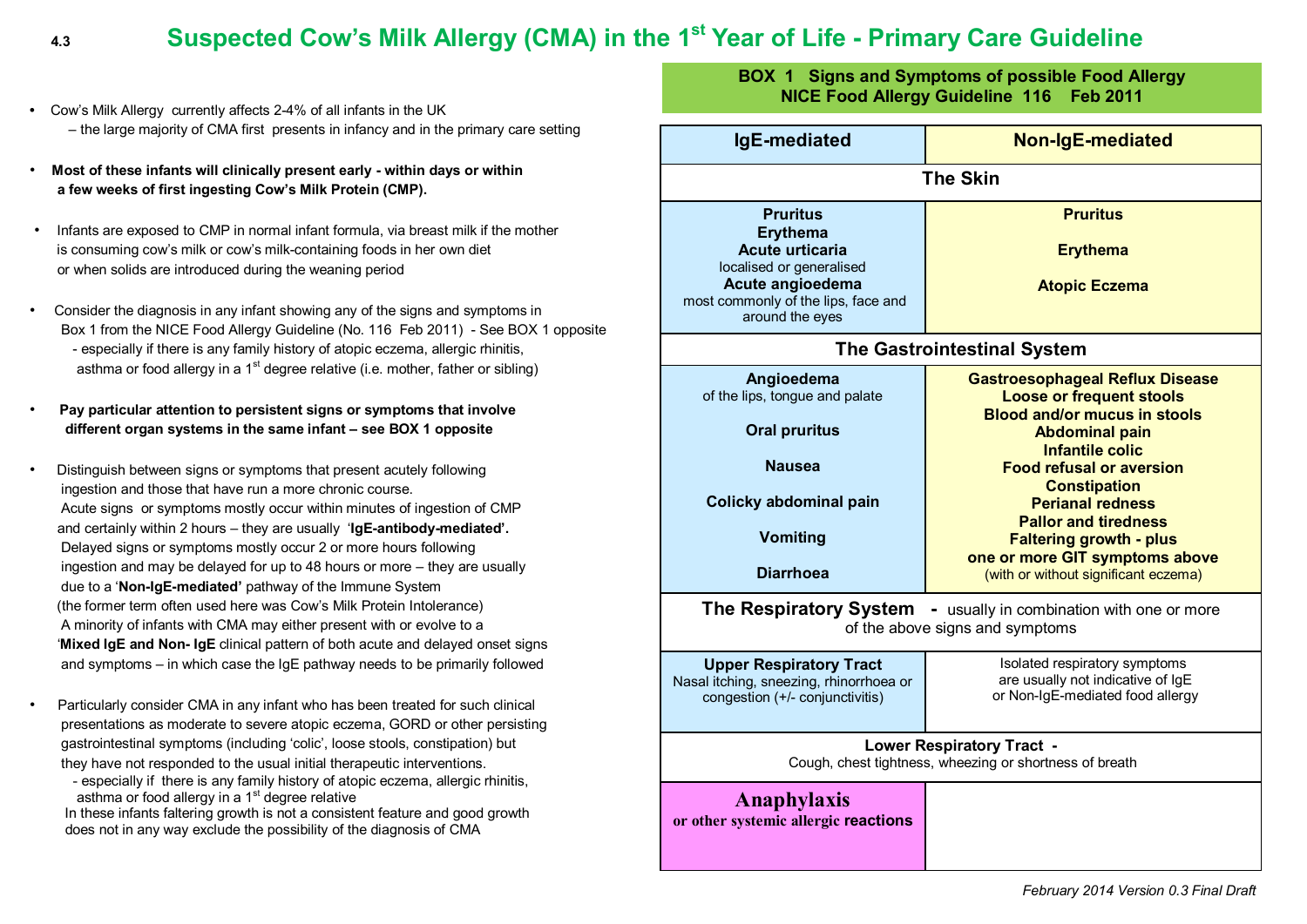#### **Suspected Cow's Milk Allergy (CMA) in the 1st Year of Life - having taken an Allergy-focused Clinical History**

#### <span id="page-8-0"></span>**Mild to Moderate Non-IgE-mediated CMA 'Delayed' Onset Symptoms**

Mostly 2-72 hrs. after ingestion of CMP

Formula fed, exclusively breast fed or at onset of mixed feeding

> One, or often, more than one of these symptoms:

#### **Gastrointestinal**

'Colic' Vomiting - 'Reflux' - GORD Food refusal or aversion Loose or frequent stools Perianal redness **Constipation**  Abdominal discomfort Blood and/or mucus in stools in an otherwise well infant

#### **Skin**

 Pruritus, erythema Significant atopic eczema

#### **Respiratory**

 'Catarrhal' airway symptoms (usually in combination with one or more of the above symptoms )

**Can be managed in Primary Care [See \(Page 4.5\)](#page-9-0) Management Algorithm**

#### **Severe Non-IgE-mediated CMA 'Delayed' Onset Symptoms**

Mostly 2-72 hrs. after ingestion of CMP

Formula fed, exclusively breast fed or at onset of mixed feeding

**Severe** persisting symptoms of one or more of:

#### **Gastrointestinal**

Diarrhoea, vomiting, abdominal pain, food refusal or food aversion, significant blood and/or mucus in stools, irregular or uncomfortable stools. +/- Faltering growth

**Skin** Severe Atopic Eczema +/- Faltering Growth

Cow's Milk Free Diet **Amino Acid Formula AAF\*** Advise breast feeding mother to exclude all CMP from her own diet and to take daily Calcium (1250mg) and Vitamin D (10mcg) supplements ([see specific product exam](#page-12-0)[ples on Page 4.8\)](#page-12-0) Ensure:

Urgent referral to a paediatrician with an interest in allergy Urgent dietetic referral

#### **Severe IgE CMA ANAPHYLAXIS**

Immediate reaction with severe respiratory and/or CVS signs and symptoms. (Rarely a severe qastrointestinal presentation)

> **Emergency Treatment and Admission**

#### **Mild to Moderate IgE-mediated CMA 'Acute' Onset Symptoms**

Mostly within minutes of ingestion of CMP Mostly formula fed or at onset of mixed feeding

One or more of these symptoms:

**Skin**

 Acute pruritus, erythema, urticaria, angioedema Acute 'flaring' of atopic eczema

**Gastrointestinal**

Vomiting, diarrhoea, abdominal pain/colic

**Respiratory** Acute rhinitis and/or conjunctivitis

Cow's Milk Free Diet **Extensively Hydrolysed Formula - [eHF\\*](#page-10-0)** (Initial choice, but some infants may then need an **Amino Acid Formula - [AAF\\*](#page-10-0)** trial if not settling) Advise breast feeding mother to exclude all CMP from her own diet and to take daily Calcium (1250mg) and Vit D (10mcg) supplements [\(see specific product examples on Page 4.8\)](#page-12-0)

#### IgE testing needed. **If diagnosis confirmed (which may require a Supervised Challenge) –** Follow-up with serial IgE testing and later planned and Supervised Challenge to test for acquired tolerance Dietetic referral required **If competencies to arrange and interpret testing are not**

**in place - early referral to a paediatrician with an interest in allergy - advised**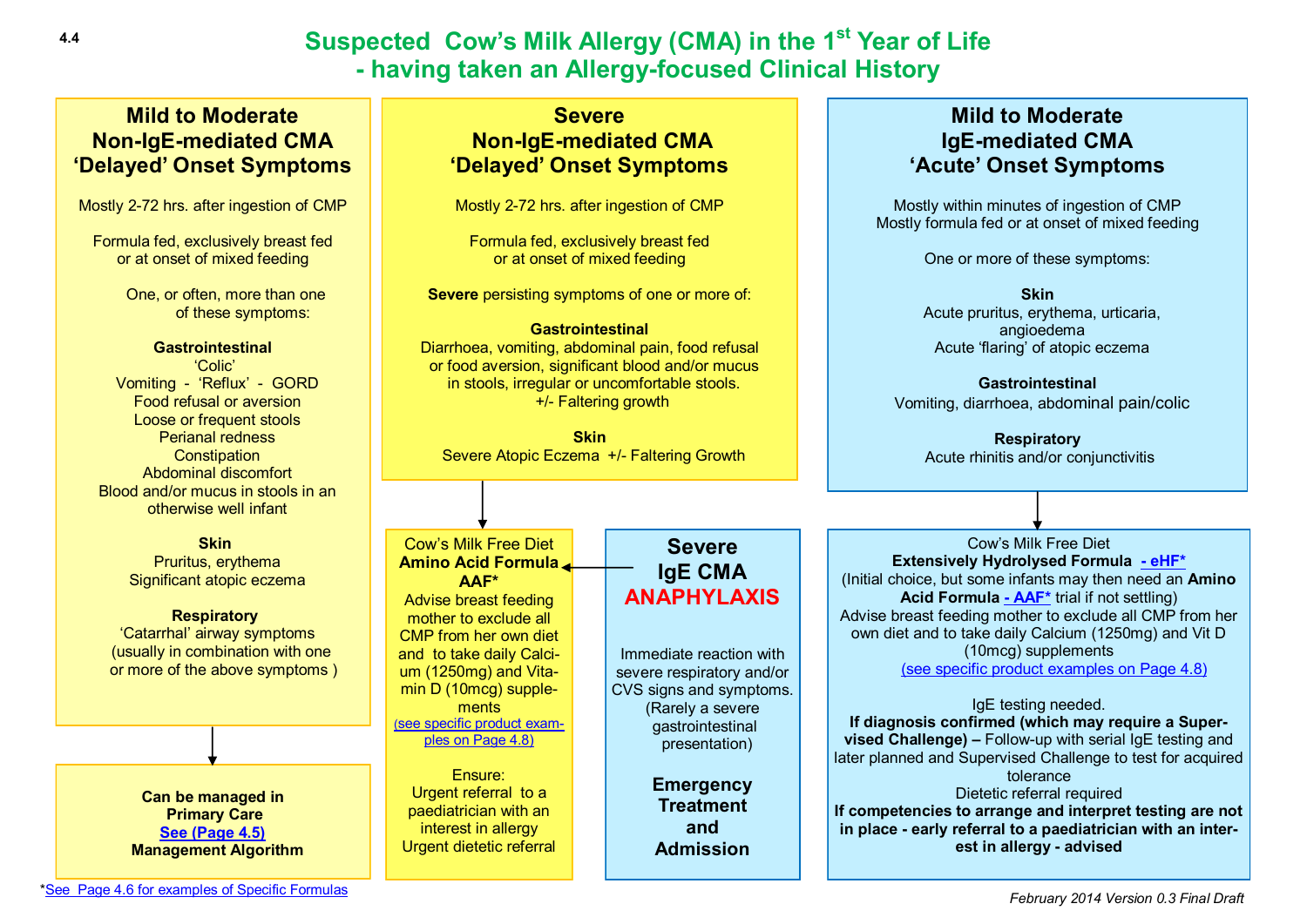#### **Primary Care Management of Mild to Moderate Non-IgE CMA**

(No initial IgE Skin Prick Tests or Serum Specific IgE Assays necessary)

<span id="page-9-0"></span>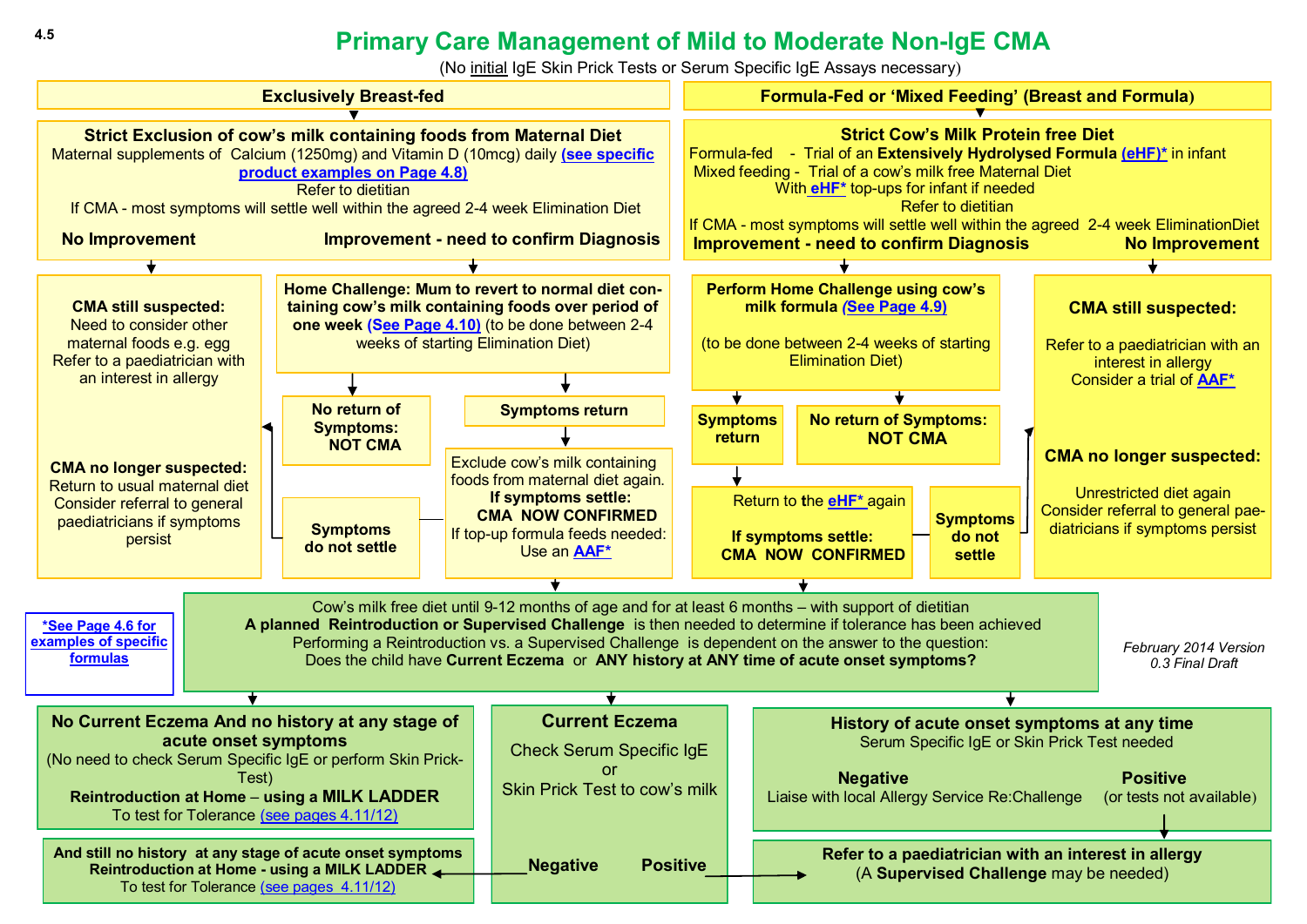<span id="page-10-0"></span>The constituents vary between the different individual Extensively Hydrolysed Formulas (eHFs) available and also between the different individual Amino Acid Formulas (AAFs) available. This then can sometimes influence both an infant's tolerance and even their perceived apparent palatability of that formula.

The Hypoallergenic Formulas currently most commonly used in the infant age group in the UK for term infants are:

#### **Extensively Hydrolysed Formulas - eHFs**

| Casein-based constituents<br>Nutramigen LIPIL 1<br><b>Nutramigen LIPIL 2</b><br><b>Similac Alimentum</b> | Birth onwards<br>> 6 months of age<br><b>Birth onwards</b>        | Mead Johnson<br>Mead Johnson<br><b>Abbott Nutrition</b> | $400g$ tin<br>400g tin<br>$400q$ tin                |
|----------------------------------------------------------------------------------------------------------|-------------------------------------------------------------------|---------------------------------------------------------|-----------------------------------------------------|
| <b>Whey-based constituents</b><br><b>Althéra</b><br>Milupa Aptamil Pepti 1<br>Milupa Aptamil Pepti 2     | <b>Birth onwards</b><br><b>Birth onwards</b><br>> 6 months of age | Vitaflo<br>Milupa<br>Milupa                             | $450q$ tin<br>400g or 900 g tin<br>400g or 900g tin |

*Both the whey based extensively hydrolysed formulas contain Lactose* 

|  | <b>Amino Acid-based Formulas - AAFs</b> |  |
|--|-----------------------------------------|--|
|  |                                         |  |

| <b>Neocate LCP</b>  | Birth onwards | Nutricia SHS | $400g$ tin |
|---------------------|---------------|--------------|------------|
| Nutramigen AA LIPIL | Birth onwards | Mead Johnson | $400q$ tin |

**The Amino Acid-based Formulas are significantly more expensive than the Extensively Hydrolysed Formulas Please ensure that an AAF is only prescribed if the CMA Algorithm recommends its use**

**Examples of recommended Initial Trial Elimination Periods – there is no good evidence base, but most recent guidelines support**

| Simple GOR or Simple Colic in Formula Fed Infants | - 2 weeks       | - See also ' Reflux' and Colic Regional Algorithms |
|---------------------------------------------------|-----------------|----------------------------------------------------|
| <b>GORD or more complex GIT symptoms</b>          | - 4 weeks       | - See also 'Reflux' Regional Algorithm             |
| Severe GIT symptoms or Significant Atopic Eczema  | - Up to 6 weeks | - See also NICE Guideline on Atopic Eczema         |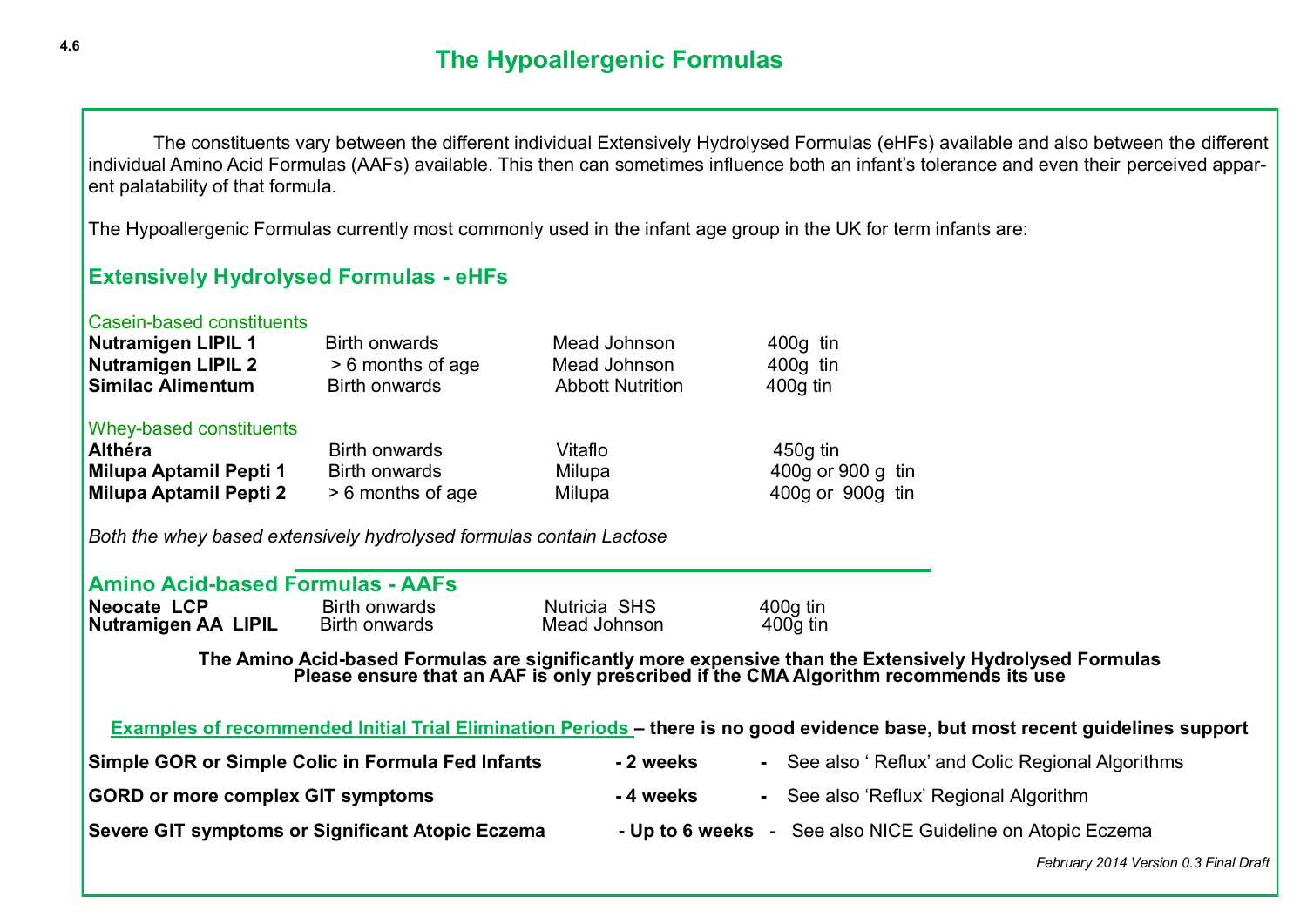#### <span id="page-11-0"></span>**4.7 The Initial Introduction of a Hypoallergenic Formula to a Suspected CMA Infant**

In all suspected **IgE-mediated and in severe Non-IgE-mediated CMA** for clinical reasons the Hypoallergenic Formula may need to be introduced directly and without delay.

- Refer the infant promptly to a Paediatric Dietitian.

#### **See Algorithm Page 4.4**

In suspected **Mild to Moderate Non-IgE CMA** a gradual transitioning onto the Extensively Hydrolysed Formula may be needed over several days. This is because such formulas have a very different flavour and smell compared to either breast milk or cow's milk based formula. **See Algorithm Page 4.5**

| <b>Day</b> | <b>Volume of</b><br><b>Boiled</b><br><b>Water (mls)</b> | <b>Hypoallergenic Formula</b><br><b>No. of Scoops</b> | <b>Cow's Milk Formula</b><br><b>No. of Scoops</b> | *Make up each bottle of the day in exactly the same way<br>*Do not interchange scoops                                                                  |
|------------|---------------------------------------------------------|-------------------------------------------------------|---------------------------------------------------|--------------------------------------------------------------------------------------------------------------------------------------------------------|
| Day 1      | 180                                                     |                                                       | 5                                                 |                                                                                                                                                        |
| Day 2      | 180                                                     |                                                       |                                                   | *The full schedule needs to be completed- continuing to<br>give any mixture of both Hypoallergenic Formula and<br>Cow's Milk Formula is not acceptable |
| Day 3      | 180                                                     |                                                       |                                                   |                                                                                                                                                        |
| Day 4      | 180                                                     |                                                       |                                                   |                                                                                                                                                        |
| Day 5      | 180                                                     | ა                                                     |                                                   |                                                                                                                                                        |
| Day $6$    | 180                                                     | 6                                                     |                                                   |                                                                                                                                                        |
|            |                                                         |                                                       |                                                   |                                                                                                                                                        |

#### **Transitioning Example:**

#### **Practical tips for all infants**

- Be patient and persistent it may take at least 10 days to establish the infant on a reasonable volume of the new Hypoallergenic Formula
- You may need to encourage "dream feeds" if volumes are poor
- During the introduction period encourage the new formula as the main drink and avoid 'baby juices'
- If the infant is of weaning age– use the formula to make baby rice or cow's milk free breakfast cereal and add fruit puree. -also try offering the formula in a closed beaker alone or mixed with a little fruit puree **If the infant is not achieving adequate volumes of the Hypoallergenic Formula – Refer promptly to a Paediatric Dietitian**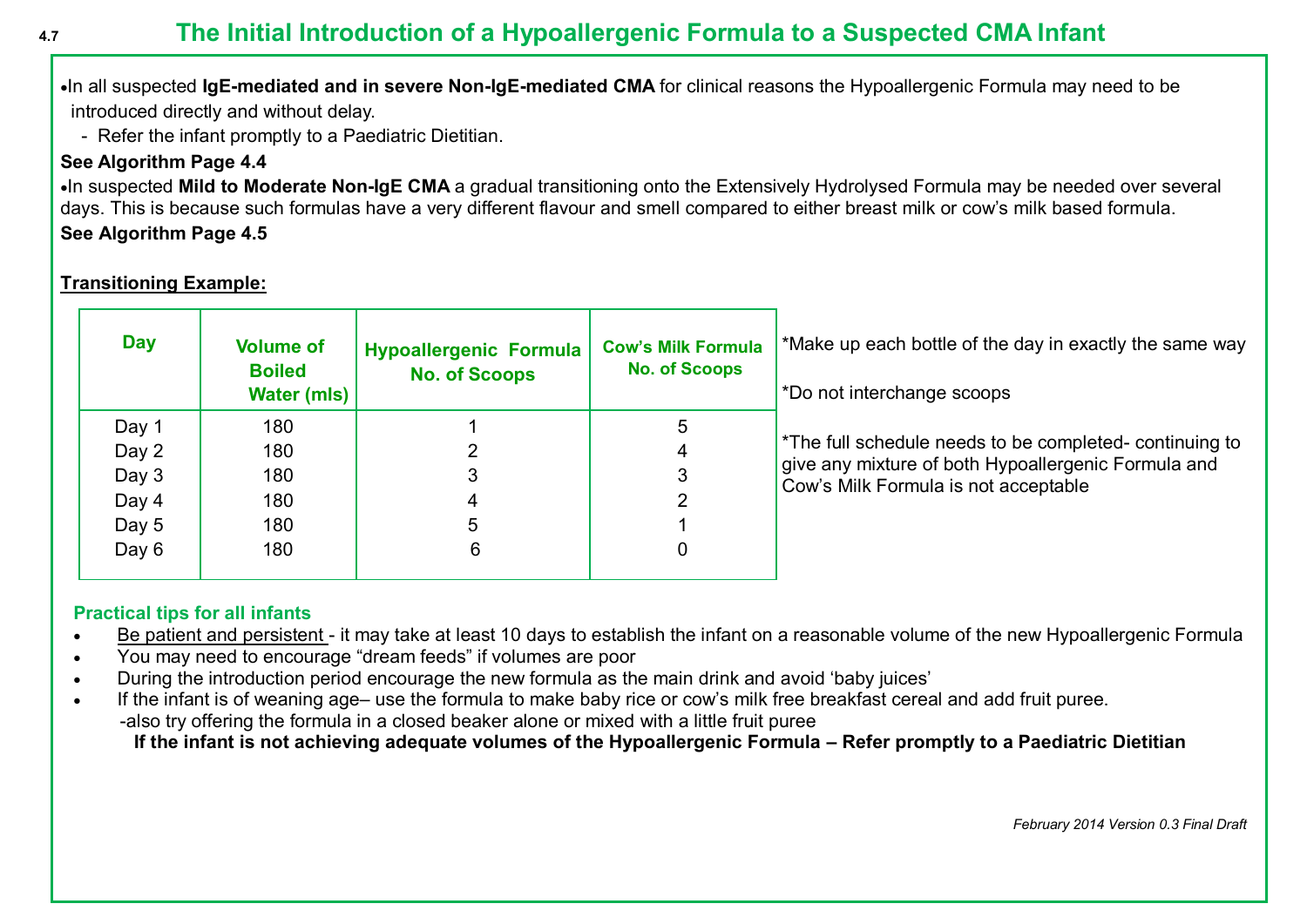<span id="page-12-0"></span>The dietary exclusion of cow's milk and cow's milk products by a breastfeeding mother will have nutritional implications - especially in achieving calcium and vitamin D daily requirements.

#### **Breastfeeding Mother on a Cow's Milk Free Diet**

RNI for lactation in mothers aged 19 years and over: 1250mg of calcium,10µg (400 IU) of Vitamin D daily. Dose depends on mum's intake of calcium fortified foods.

Recommended Product **NATECAL D3® (Chiesi)** 1 tablet contains: 600mg Calcium, 10µg Vitamin D Dose: Usually 2 tablets daily

 Paediatric Dietitian or Community Pharmacist can also provide advice on many other suitable non-proprietary calcium and vitamin D products

#### **DOH Advice - On Vitamin D Supplements for 'At Risk Groups'**

**The DoH and Chief Medical Officers in the UK (2012),** have advised prophylactic Vitamin D supplementation for ALL mothers during pregnancy and for certain infants.

See link: [http://www.dh.gov.uk/prod\\_consum\\_dh/groups/dh\\_digitalassets/@dh/@en/documents/digitalasset/dh\\_132508.pdf](http://www.dh.gov.uk/prod_consum_dh/groups/dh_digitalassets/@dh/@en/documents/digitalasset/dh_132508.pdf)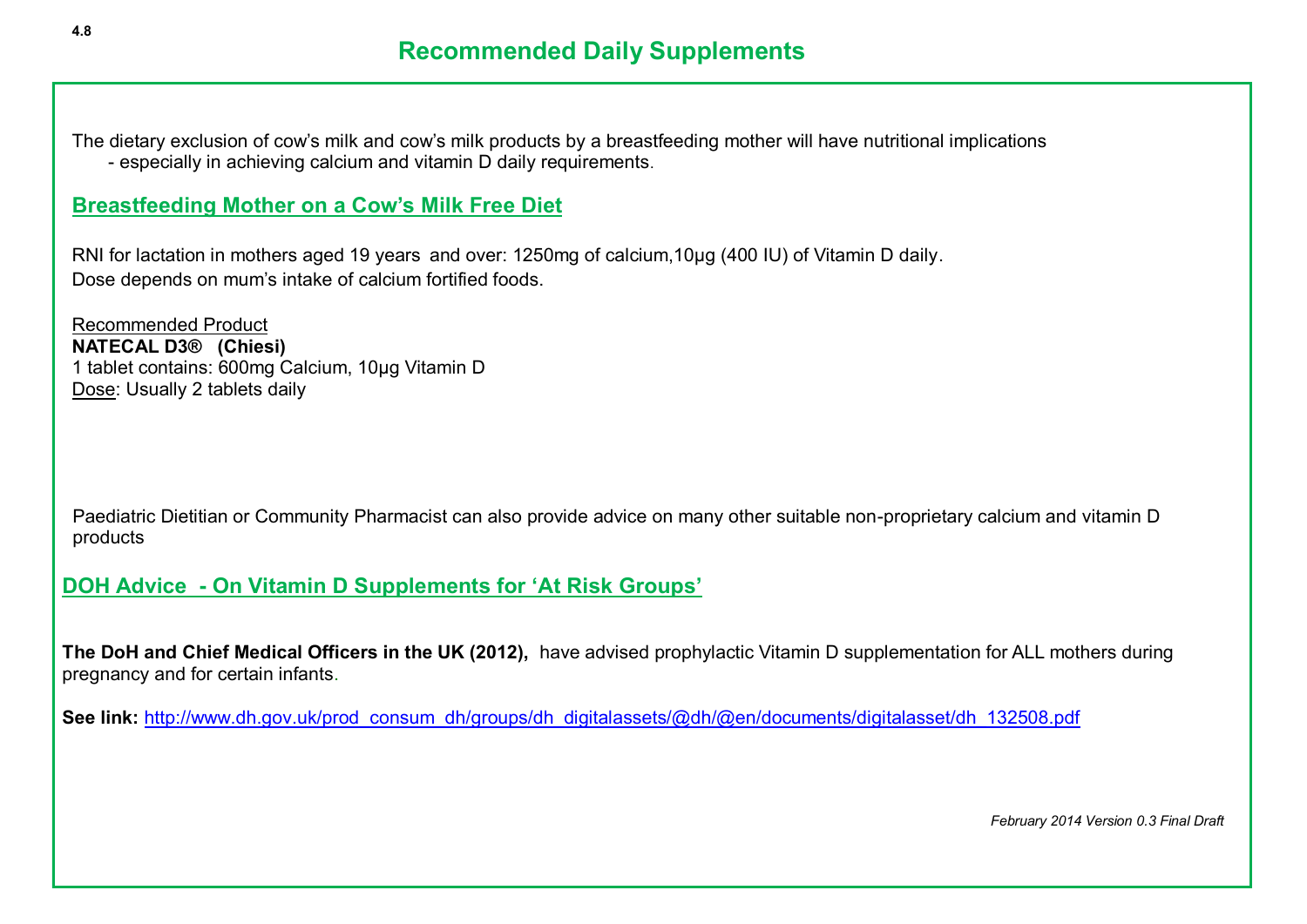#### <span id="page-13-0"></span>**4.9 Home Challenge to Confirm the Diagnosis of Mild to Moderate Suspected Non-IgE CMA**

**The Formula Fed Infant -** Fully formula fed or taking formula to complement breast feeds

#### **Checklist**

- 1. DO NOT challenge if the infant is unwell; if airways are compromised or if eczema is flared up.
- 2. DO NOT challenge if the infant is receiving medication that may adversely affect the gut e.g. a course of antibiotics.
- 3. DO NOT introduce any other new foods during the milk challenge.
- 4. It may be helpful to ask the parents to keep a record of the infant's oral intake, stool pattern and signs during the challenge.

#### **IF SIGNS RETURN**

#### **STOP THE CHALLENGE - RETURN TO THE FULL EXCLUSION REGIME**

The infant who shows signs again on the Home Challenge – the mother and infant should be promptly seen by a Dietitian for on-going support

#### **IF NO SIGNS RETURN - THE INFANT DOES NOT HAVE COW'S MILK ALLERGY**

 **-** and may continue to consume cow's milk-based formula and milk containing products Cow's milk itself is NOT A SUITABLE DRINK FOR INFANTS under 12 months of age

#### **EXAMPLE**

#### **DAY 1 30mls of Cow's Milk Formula into ONE morning bottle only.**

**DAYS 2 to 7** Continue to increase the cow's milk formula and reduce the Hypoallergenic Formula using the following example.

| <b>Following</b><br><b>Days</b> | <b>Volume of Boiled</b><br><b>Water (mls)</b> | <b>Hypoallergenic Formula</b><br><b>No. of Scoops</b> | <b>Cow's Milk Formula</b><br><b>No. of Scoops</b> |
|---------------------------------|-----------------------------------------------|-------------------------------------------------------|---------------------------------------------------|
|                                 |                                               |                                                       |                                                   |
| Day 2                           | 180                                           | 5                                                     |                                                   |
| Day 3                           | 180                                           |                                                       | າ                                                 |
| Day 4                           | 180                                           | 3                                                     | 3                                                 |
| Day 5                           | 180                                           | າ                                                     | 4                                                 |
| Day 6                           | 180                                           |                                                       | 5                                                 |
| Day 7                           | 180                                           | 0                                                     | 6                                                 |
|                                 |                                               |                                                       |                                                   |
|                                 |                                               |                                                       |                                                   |

\*Make up each bottle of the day in exactly the same way \*Do not interchange scoops \*The full schedule needs to be completed– continuing to give any mixture of Hypoallergenic Formula and Cow's Milk Formula is unacceptable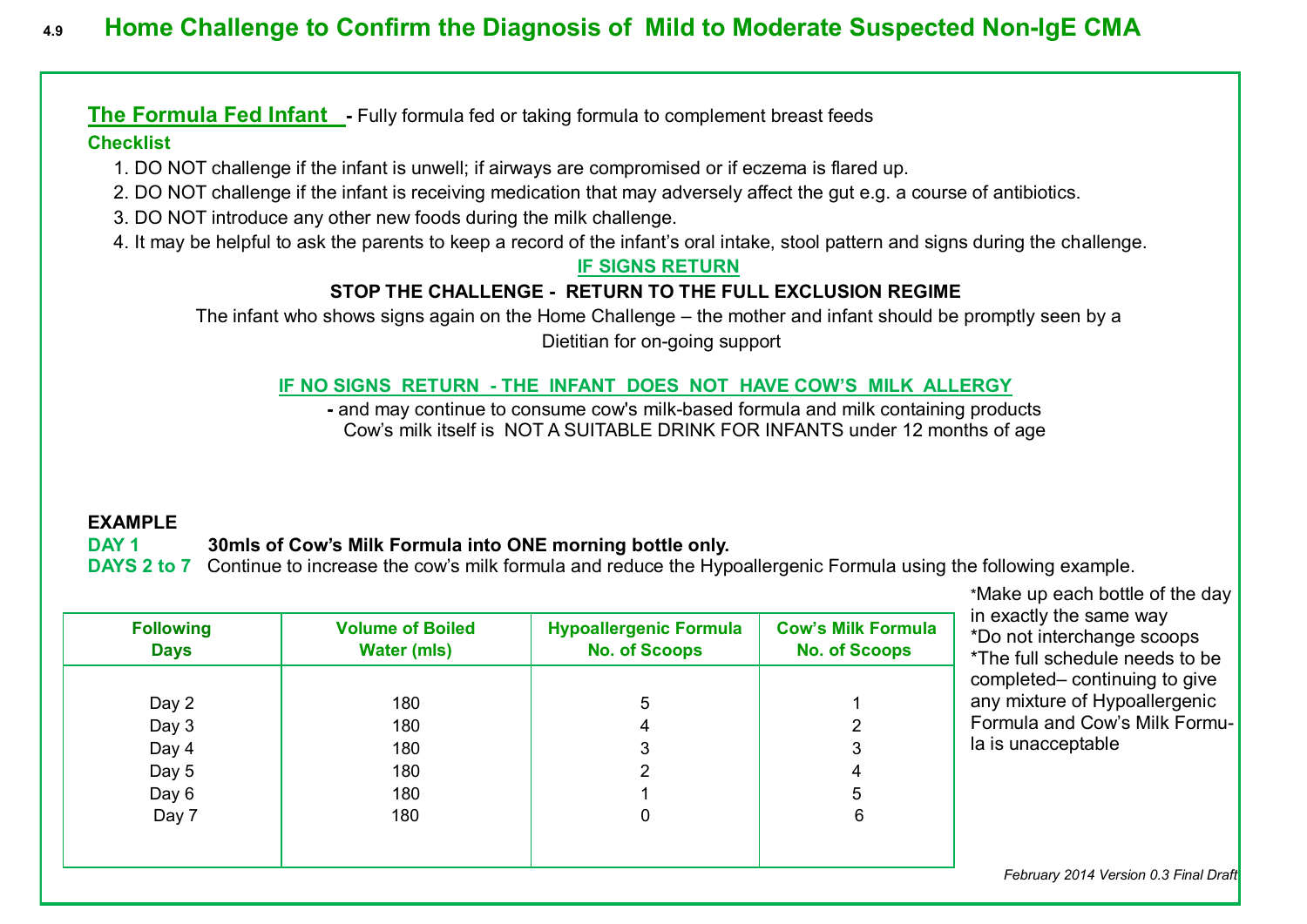#### <span id="page-14-0"></span>**The Exclusively Breast Fed Infant**

#### **Checklist**

- 1. DO NOT challenge if the infant is unwell; if airways are compromised or if eczema is flared up
- 2. DO NOT challenge if the infant is receiving medication that may adversely affect the gut e.g. a course of antibiotics
- 3. It may be helpful to ask the parents to keep a record of the infant's stool pattern and symptoms during the challenge

Simply advise the mother to reintroduce cow's milk and milk containing foods gradually back into her own diet over a 1 week period

#### **IF SIGNS RETURN**

#### **STOP THE CHALLENGE - RETURN TO THE FULL EXCLUSION REGIME**

 The infant who shows signs again on the Home Challenge - the mother and infant should continue to receive on-going support from the Dietitian

#### **IF NO SIGNS – THE INFANT DOES NOT HAVE COW'S MILK ALLERGY**

The mother may continue to consume cow's milk and milk containing products The infant then on weaning, can be introduced to both dairy products and cow's milk in their solids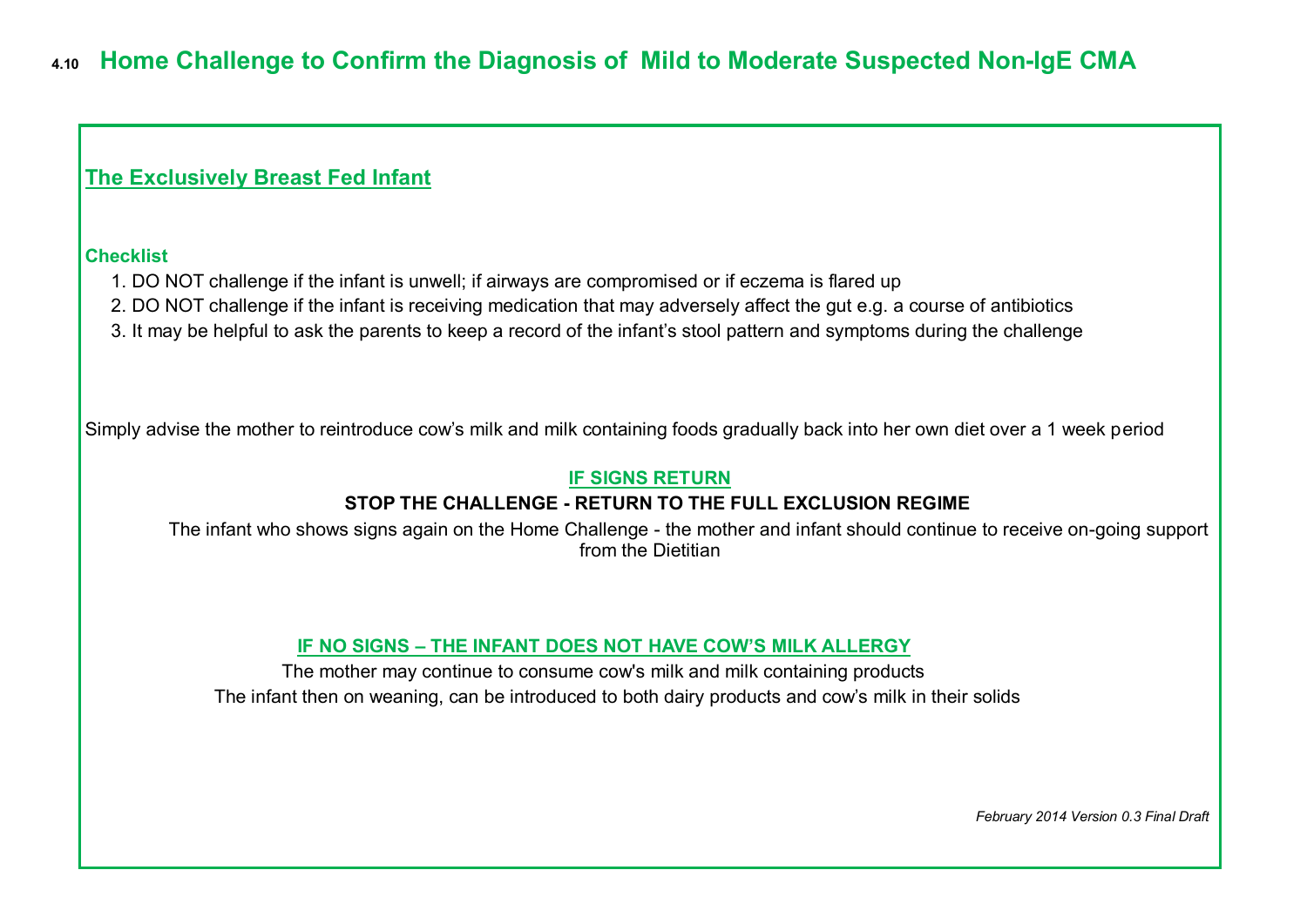#### <span id="page-15-0"></span>**After a Period of Planned Avoidance**

- **Usually at 9-12 months of age - or after at least 6 completed months of exclusion**

#### **Checklist**

If the child now has additional confirmed or suspected food allergies. DO NOT carry out a Home Challenge without Dietetic advice

- 1. DO NOT challenge if the child is unwell; if airways are compromised or if eczema is flared up
- 2. DO NOT challenge if the child is receiving medication that may adversely affect the gut e.g. a course of antibiotics
- 3. DO NOT introduce any other new foods during the milk challenge
- 4. It may be helpful to ask the parents to keep a record of the infant's oral intake, stool pattern and signs during the challenge
- 5. DO introduce the new food early in the day to allow the parents to observe any signs during daytime

The Dietitian can give individualised directions for moving through the stages of the home challenge - if necessary

#### **IF NO SIGNS RETURN**

– and the Challenge has been completed, the child no longer has Cow's Milk Allergy

#### **IF SIGNS RETURN-**

#### **DO NOT PROCEED FURTHER WITH THE CHALLENGE**

 **However - the child can be allowed milk proteins at the Stage (if any) that was tolerated The Challenge will need to be repeated at 4-6 monthly intervals - provided there was no escalation in reaction Children who do develop signs on the Home Challenge - should be reviewed early by the Dietitian**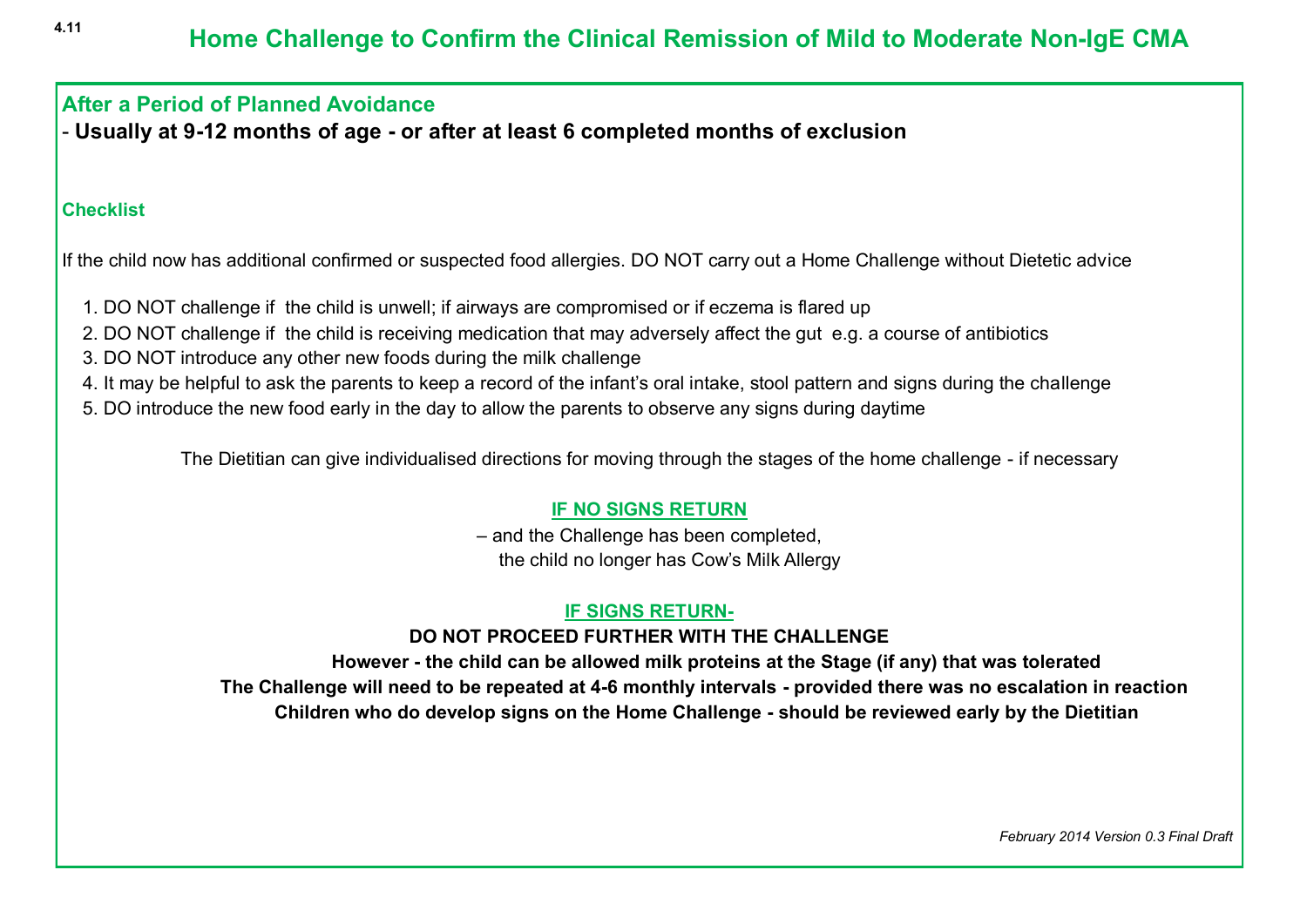#### <span id="page-16-0"></span> **4.12 Home Challenge to Confirm the Clinical Remission of Mild to Moderate Non-IgE CMA**

#### **– usually at 9-12 months of age – or after at least 6 completed months of exclusion**

| <b>Stage</b>                                                                                                                                                   | <b>Directions</b>                                                                                                                                                                                                                                                                                                                                                                                                                                                                                                         | <b>Suitable Foods</b>                                                                                                                                                                                                                                                                                                                                           |
|----------------------------------------------------------------------------------------------------------------------------------------------------------------|---------------------------------------------------------------------------------------------------------------------------------------------------------------------------------------------------------------------------------------------------------------------------------------------------------------------------------------------------------------------------------------------------------------------------------------------------------------------------------------------------------------------------|-----------------------------------------------------------------------------------------------------------------------------------------------------------------------------------------------------------------------------------------------------------------------------------------------------------------------------------------------------------------|
| <b>Stage 1</b><br><b>Usually 1 week</b><br><b>Baked Foods</b><br>containing<br><b>Cow's Milk</b>                                                               | Choose a food item containing milk as a minor ingredient.<br>Use the same type of food initially, then try other suitable foods<br>The mother or Dietitian can adjust portions with age<br>Day 1<br>Eat $\frac{1}{2}$ a portion<br>Eat 1 portion<br>Day 2<br>Eat 1-2 portions<br>Day 3<br>Continue to eat foods containing milk as a minor<br>Day 4<br>ingredient more freely; at least for a few more days                                                                                                               | Examples of Baked Foods - containing milk as a minor ingredi-<br>ent:<br>Plain Biscuits e.g. Malted Milk, Digestive, Custard Cream,<br><b>Certain Crackers</b><br>Breads e.g. breads such as Wheaten or Soda Bread,<br>Pancake (if tolerant of egg)                                                                                                             |
| <b>Stage 2</b><br><b>Usually 1 week</b><br><b>Milk Puddings</b><br>and<br><b>Continue to eat</b><br><b>Baked Foods</b><br>containing<br><b>Cow's Milk</b>      | Choose one type of milk pudding initially.<br>Increase amount daily or on alternate days- as felt indicated<br>Day 1 Offer 1 teaspoon of milk pudding<br><b>Day 2</b> Offer $\frac{1}{2}$ a portion e.g. 60g of custard<br>Day 3 Offer 1 portion e.g. 120g (individual pots may vary)<br>Day 4 If no symptoms, continue introducing milk puddings<br>Allow 1 portion daily for a further 3 days<br>If wished- butter can also be introduced now                                                                           | Some may prefer to initially challenge with "Cooked" milk pud-<br>dings first e.g. custard, semolina, creamed rice.<br>Then move on to use "Uncooked" milk puddings e.g. yoghurt<br>(natural or with fruit), fromage frais<br>If child refuses or dislikes milk pudding, try gradually introducing<br>cheese over a few days<br>- before moving onto fresh milk |
| <b>Stage 3</b><br><b>Usually 1-2 weeks</b><br><b>Fresh Cow's Milk</b><br>and<br><b>Continue to eat Baked</b><br><b>Foods and Cow's Milk</b><br><b>Products</b> | Gradual introduction helps the child adjust to the new taste of<br>cow's milk<br>- Introduce 30mls cow's milk early in the day e.g. in cereal<br>- Gradually increase over 2-3 days until the whole serving is<br>made with cow's milk<br>- Continue using cow's milk in cereal and also in cooking<br>- Then begin to gradually replace drinks of the milk substitute<br>with age appropriate formula or cow's milk<br>You have now successfully reintroduced both milk products<br>and cow's milk into the child's diet | Under 12 months - use infant formula as milk drink (if not breast<br>fed)<br>Over 12 months, encourage cup for all drinks<br>12-24 months - Use full cream milk<br>Over 24 months - Can use semi-skimmed milk<br>If milk products are poorly accepted look for calcium fortified<br>breads or cereals- Further Dietetic support may then be needed              |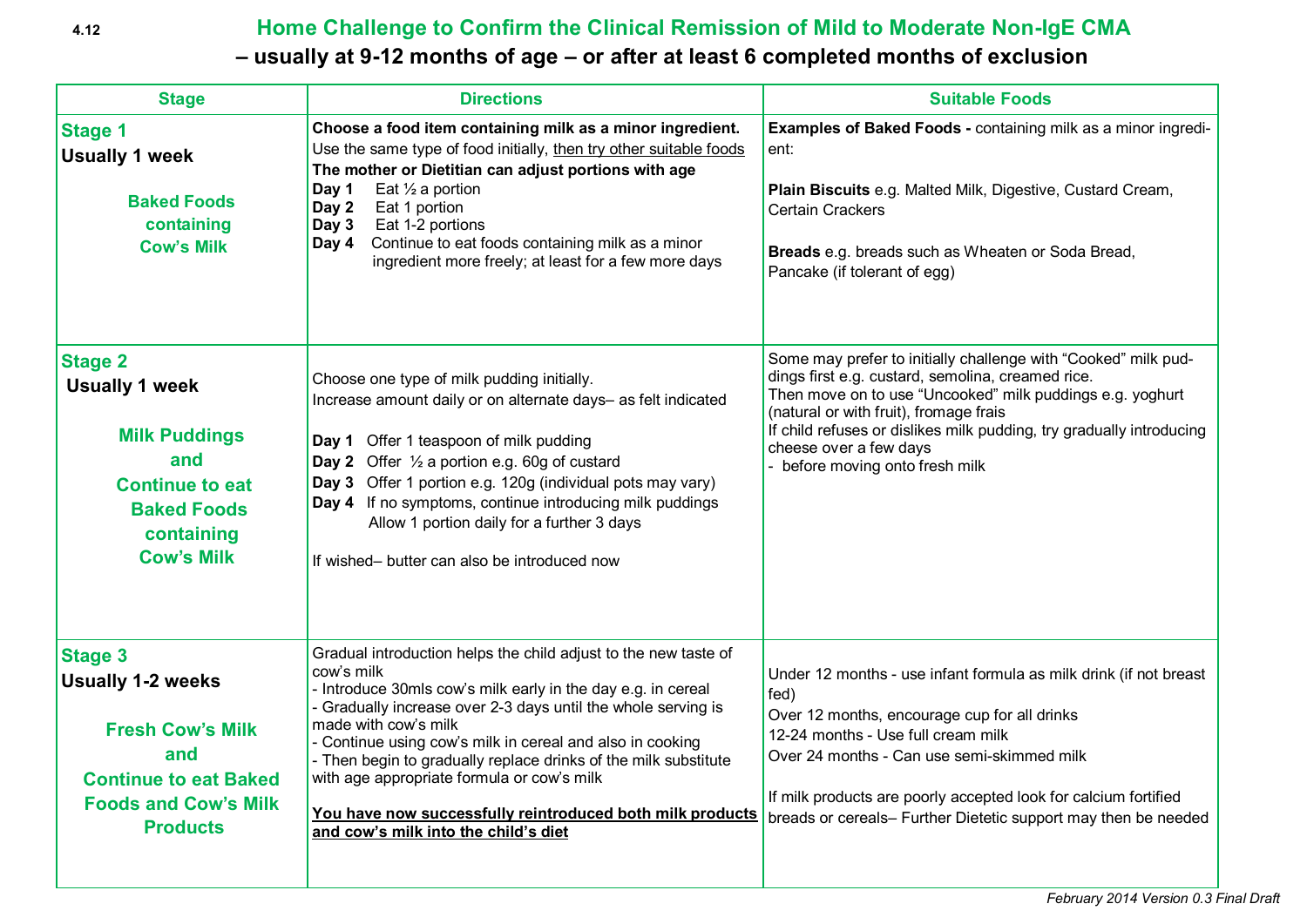- <span id="page-17-0"></span> EFSA Panel on Dietetic Products, Nutrition and Allergies (NDA); Scientific Opinion on the Tolerable Upper Intake Level of vitamin D. EFSA Journal 2012;10(7):2813. [45 pp.] doi:10.2903/j.efsa.2012.2813. Available online: www.efsa.europa.eu/efsajournal
- Fiocchi A, Brozek J, H. Schunemann H, et al., "World Allergy Organization (WAO) diagnosis and rationale for action against cow's milk allergy (DRACMA) guidelines" .Pediatric Allergy and Immunology, Vol. 21, supplement S21, pp. 1–125, 2010.
- Kim JS, Nowak-Wegryzn A, Sicherer SH, Sally Noone, RN, Erin L. Moshier, MS, Hugh A. Sampson, MD*.* Dietary baked milk accelerates the resolution of cow's milk allergy in children. J Allergy Clin Immunol. 2011 July; 128(1): 125-131. e2
- NICE Clinical Guideline 116 Food Allergy in children and young people [www.nice.org.uk/guidance/CG116](http://www.nice.org.uk/guidance/CG116)
- Nowak-Wegrzyn A, Bloom KA, Sicherer SH, Shreffler WG, Noone S, Wanich N, et al. Tolerance to extensively heated milk in children with cow's milk allergy. J Allergy Clin Immunol. 2008;122:342–347
- Prof Dame Sally Davies, Chief Medical Officer England, Dr Tony Jewell Chief Medical Officer Wales, Dr Michael McBride, Chief Medical Officer Northern Ireland and Sir Harry Burns Chief Medical Officer Scotland. DoH Vitamin D advice on supplements for at risk groups. 2 February 2012 ref:17193
- Vandenplas Y, Brueton M, Dupont C et al., "Guidelines for the diagnosis and management of cow's milk protein allergy in infants," Archives of Disease in Childhood, vol. 92, no. 10, pp. 902–908, 2007.
- Venter C et al J Allergy Clin Immunol 2006 : 117: 1118-240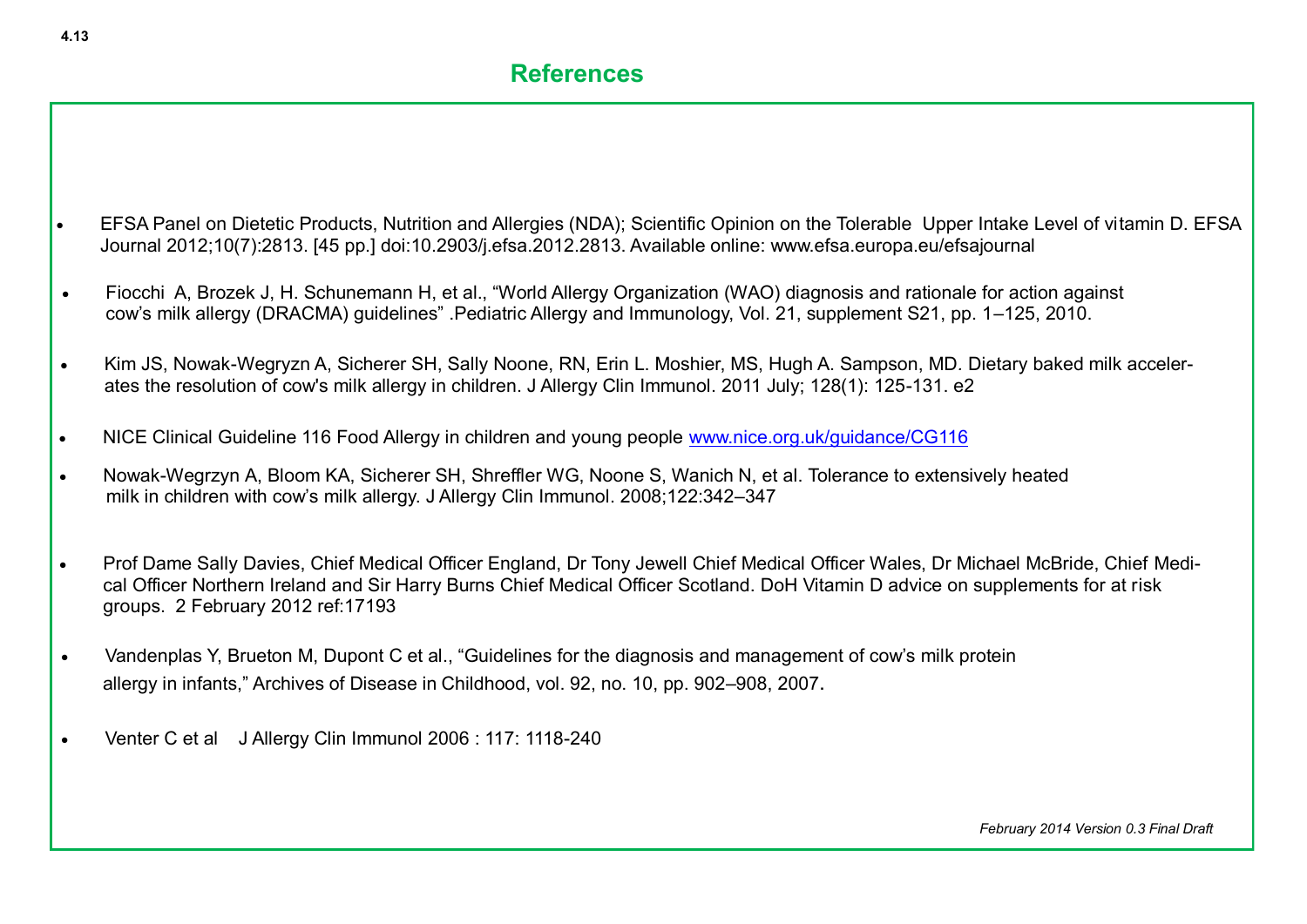

#### **THIS GUIDANCE WAS DEVELOPED FOR NORTHERN IRELAND REGIONAL USE BY A CORE MULTIDISCIPLINARY GROUP LED BY DR TREVOR BROWN. THE HSCB ACKNOWLEDGES PARTICULARLY THE WORK OF THE FOLLOWING:**

#### **Dr Trevor Brown**

*Consultant in Paediatric Allergy The Children's Allergy Service, The Ulster Hospital, South Eastern Health and Social Care Trust* Member of the NICE Guideline Development Group for Food Allergy Member of the NICE Guideline Development Group for Anaphylaxis Member of the UK National Food Allergy Paediatric Care Pathway Development Group Executive Member of the Primary Care Group of both the British Society for Allergy and Clinical Immunology and the European Academy of Allergy and Clinical Immunology Member of the Northern Ireland Paediatric Respiratory and Allergy Service Network

#### **Dr Jenny Hughes**

*Consultant Paediatrician with a Special Interest in Allergy Antrim and Mid-Ulster Hospitals, Northern Health and Social Care Trust* Secretary of the Northern Ireland Paediatric Respiratory and Allergy Service Network

#### **Dr Ursula Mason**

*GP Carryduff Surgery*

#### **Ms Rosemary Martin**

*Senior Paediatric Allergy Dietitian, South Eastern Health and Social Care Trust* Member of the Northern Ireland Paediatric Respiratory and Allergy Service Network

#### **Ms Eilis Shields**

*Senior Paediatric Dietitian, Northern Health and Social Care Trust* Member of the Northern Ireland Paediatric Respiratory and Allergy Service Network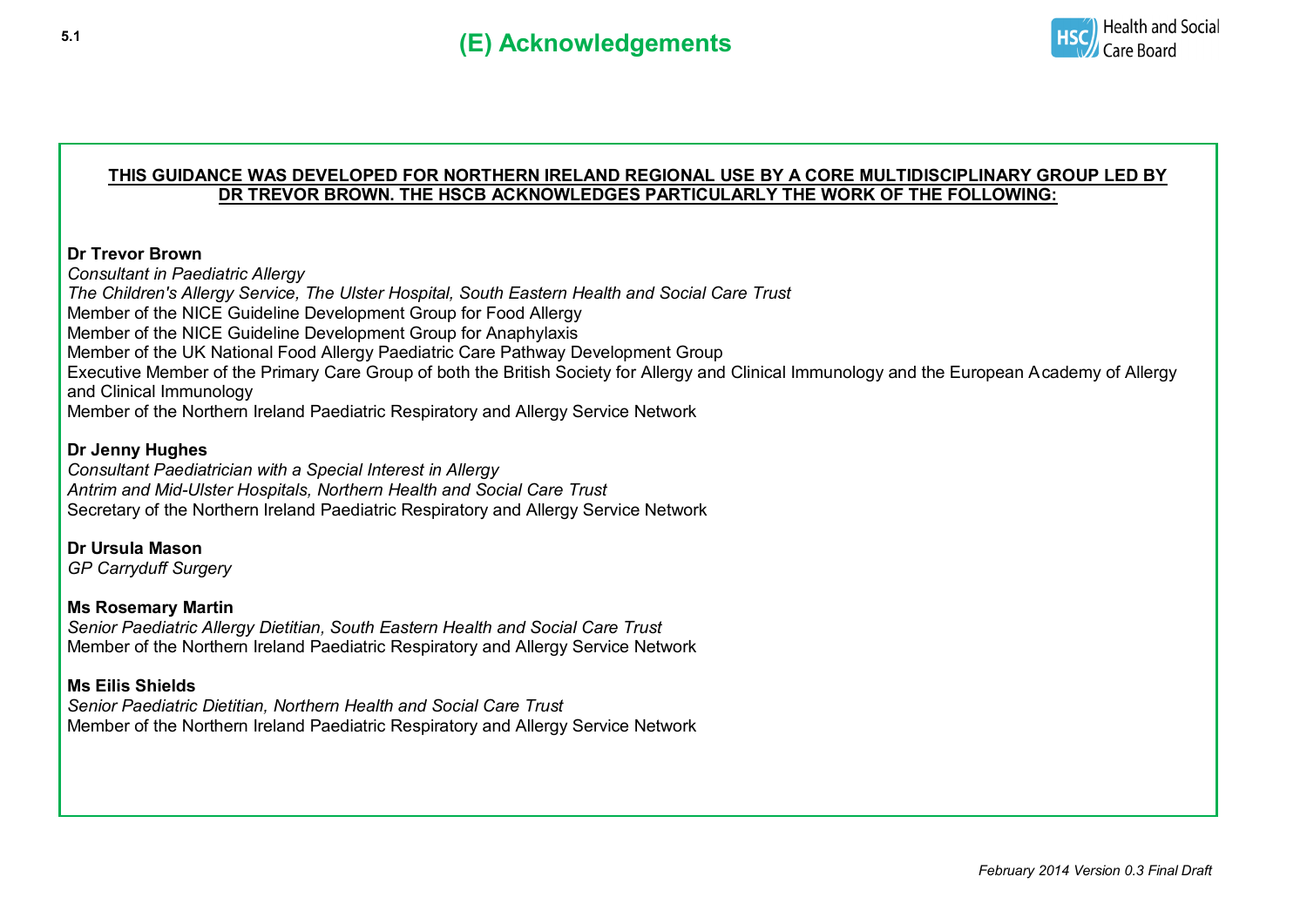#### **5.2 (E) Acknowledgements**

It is also acknowledged that the following UK experts provided invaluable assistance to help finalise this regional guidance initiative. This group, led by Dr Trevor Brown have published a set of Primary Care focused CMA Algorithms (The MAP Guideline – Milk Allergy in Primary Care) which can be accessed at [http://www.ctajournal.com/content/3/1/23.](http://www.ctajournal.com/content/3/1/23) This Northern Ireland guideline is consistent with The MAP guideline. Any practical NI regional feed-back which might further improve the primary care clinical applicability of these guidelines would be welcomed by Dr Brown. Please email any comments to: [trevorbrown65@hotmail.co.uk](mailto:trevorbrown65@hotmail.co.uk)

#### **Dr Adam Fox**

*Consultant and Reader in Paediatric Allergy Guys and St. Thomas' Hospital, London* Member of the NICE Food Allergy Guideline Development Group Chair of the UK National Food Allergy Paediatric Care Pathway Development Group Council Member of the British Society for Allergy and Clinical Immunology

#### **Dr Carina Venter**

*NIHR Post-Doctoral Research Fellow, University of Portsmouth Senior Allergy Dietitian David Hide Asthma and Allergy Research Centre, Isle of Wight* Member of the NICE Food Allergy Guideline Development Group Member of the UK National Food Allergy Paediatric Care Pathway Development Group Chair of the Food Allergy and Intolerance Interest Group of the British Dietetic Association Council Member of the British Society for Allergy and Clinical Immunology Vice-Chair International Network of Dietitians and Nutritionists in Allergy Co-Editor 'Food Hypersensitivity, Diagnosing and Managing Food Allergy and Intolerance' Textbook

**Dr Neil Shah** *Consultant Paediatric Gastroenterologist Great Ormond Street Hospital, London*

#### **Dr Jo Walsh**

*GP Norfolk* Member of the NICE Food Allergy Guideline Development Group Member of the UK National Food Allergy Paediatric Care Pathway Development Group Advisor on Primary Care Allergy to the UK National Allergy Strategy Group- DOH London Executive Member of the Primary Care Group of the British Society for Allergy and Clinical Immunology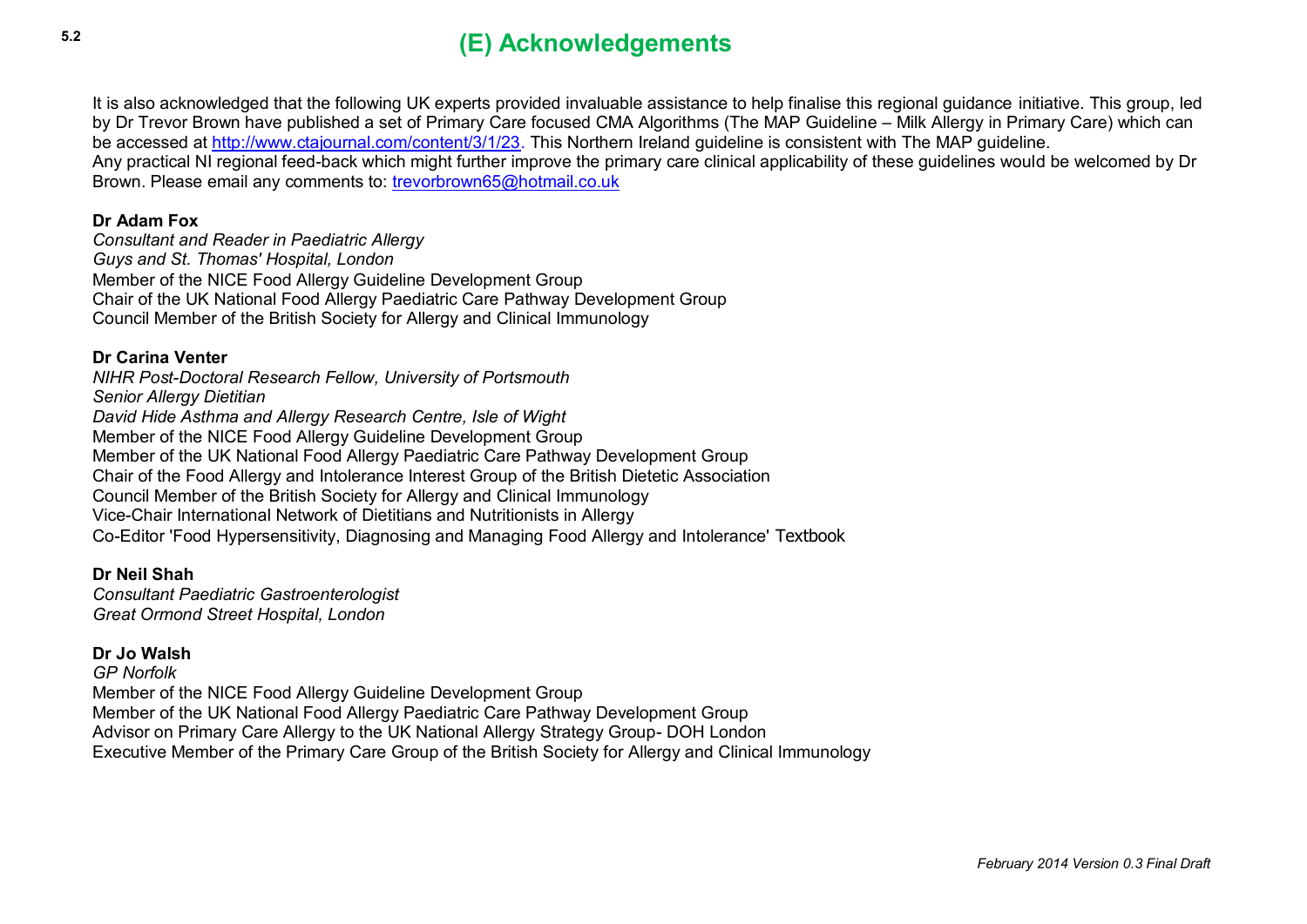## **Appendix A Appendix A**

## **MEDICINES MANAGEMENT** MEDICINES MANAGEMENT **NORTHERN IRELAND**  NORTHERN IRELAND

<span id="page-20-0"></span>

# NEWSLETTER Special Supplement - Anti-secretory drugs in Children **NEWSLETTER Special Supplement — Anti-secretory drugs in Children**



Due to differences between product licences and clinical practice, product choice of anti-secretory drugs for **Due to differences between product licences and clinical practice, product choice of anti-secretory drugs for lansoprazole and ranitidine cost the NHS in Northern Ireland over £800,000. Such 'specials' cost on average**  lansoprazole and ranitidine cost the NHS in Northern Ireland over £800,000. Such 'specials' cost on average **infants can be problematic. The purpose of this Supplement is to assist clinicians and pharmacists in**  infants can be problematic. The purpose of this Supplement is to assist clinicians and pharmacists in<br>selection and administration of suitable products. Last year, unlicensed 'specials' of omeprazole, **£220 per bottle. While a suspension may be needed in some patients, it is not always the best option.**  £220 per bottle. While a suspension may be needed in some patients, it is not always the best option. **selection and administration of suitable products. Last year, unlicensed 'specials' of omeprazole,** 

HSCB Guidance on managing reflux in infants (January 2013) **HSCB Guidance on managing reflux in infants (January 2013)**

evidence to support this is limited. There is no evidence to support the use of H2-receptor antagonists in infancy e.g. evidence to support this is limited. There is no evidence to support the use of H2-receptor antagonists in infancy e.g.<br>ranitidine. Please refer to website for full details on managing reflux http://www.hscboard.hscni.net/ If clinically indicated, a 2 week time-limited trial of a proton pump inhibitor (PPI) may be considered. However, If clinically indicated, a 2 week time-limited trial of a proton pump inhibitor (PPI) may be considered. However, ranitidine. Please refer to website for full details on managing reflux http://www.hscboard.hscni.net/medicines management/Prescribing%20Guidance/045%20InfantFeedingGuidelines\_Feb2013.pdf. management/Prescribing%20Guidance/045%20InfantFeedingGuidelines Feb2013.pdf

## 'Off-label' use or unlicensed 'special'? **'Off-label' use or unlicensed 'special'?**

The General Medical Council advises that licensed medicines and indications should be used where possible. If this The General Medical Council advises that licensed medicines and indications should be used where possible. If this liability when using them and they are considerably more expensive than licensed medicines.<sup>12</sup> Practice-generated unlicensed and are not required to meet the same standards as licensed preparations. Prescribers assume greater <sup>12</sup> Practice-generated unlicensed and are not required to meet the same standards as licensed preparations. Prescribers assume greater scripts for omeprazole or lansoprazole suspension will result in an unlicensed product being dispensed to the scripts for omeprazole or lansoprazole suspension will result in an unlicensed product being dispensed to the is not an option, consider using a licensed medicine in an unlicensed manner ('off-label' use). 'Specials' are is not an option, consider using a licensed medicine in an unlicensed manner ('off-label' use). 'Specials' are liability when using them and they are considerably more expensive than licensed medicines. patient.

## Choice of PPI - lansoprazole or omeprazole? **Choice of PPI — lansoprazole or omeprazole?**

oncous on the minimal production (RBHSC), are moving away from using omeprazole as the first choice PPI in Royal Belfast Hospital for Sick Children (RBHSC), are moving away from using omeprazole as the first choice PPI in Royal Belfast Hospital for Sick Children (RBHSC), are moving away from using omeprazole as the first choice PPI in bioavailability issues with omeprazole suspension and problems with enteral feeding tube blockage. Therefore you may see more requests from secondary care to prescribe lansoprazole orodispersible. Other local Trusts are preference to lansoprazole in infants ≥ 7.5kg. This is due to difficulties administering low doses in infants, currently still using omeprazole as the first line PPI of choice.

**Need for review**<br>As with any medicine, it is important to review the continued need for PPI use. Risks associated with long-term use of As with any medicine, it is important to review the continued need for PPI use. Risks associated with long-term use of PPIs have been reported — see Medicines Management Newsletter article, Feb 2013 (http://www.hscboard.<br>hscni.net/medicinesmanagement/Medicines%20Management%20Newsletter/Volume%2004/index.html#P-1\_0). If<br>there is need for co hscni.net/medicinesmanagement/Medicines%20Management%20Newsletter/Volume%2004/index.html#P-1\_0). If required as the child gains weight. Practices may wish to consider a prescribing audit of PPI suspensions to draw required as the child gains weight. Practices may wish to consider a prescribing audit of PPI suspensions to draw there is need for continued use, i.e. the child continues to be symptomatic, dose escalation of the PPI may be PPIs have been reported — see Medicines Management Newsletter article, Feb 2013 (http://www.hscboard. attention to inappropriate repeat prescriptions. attention to inappropriate repeat prescriptions.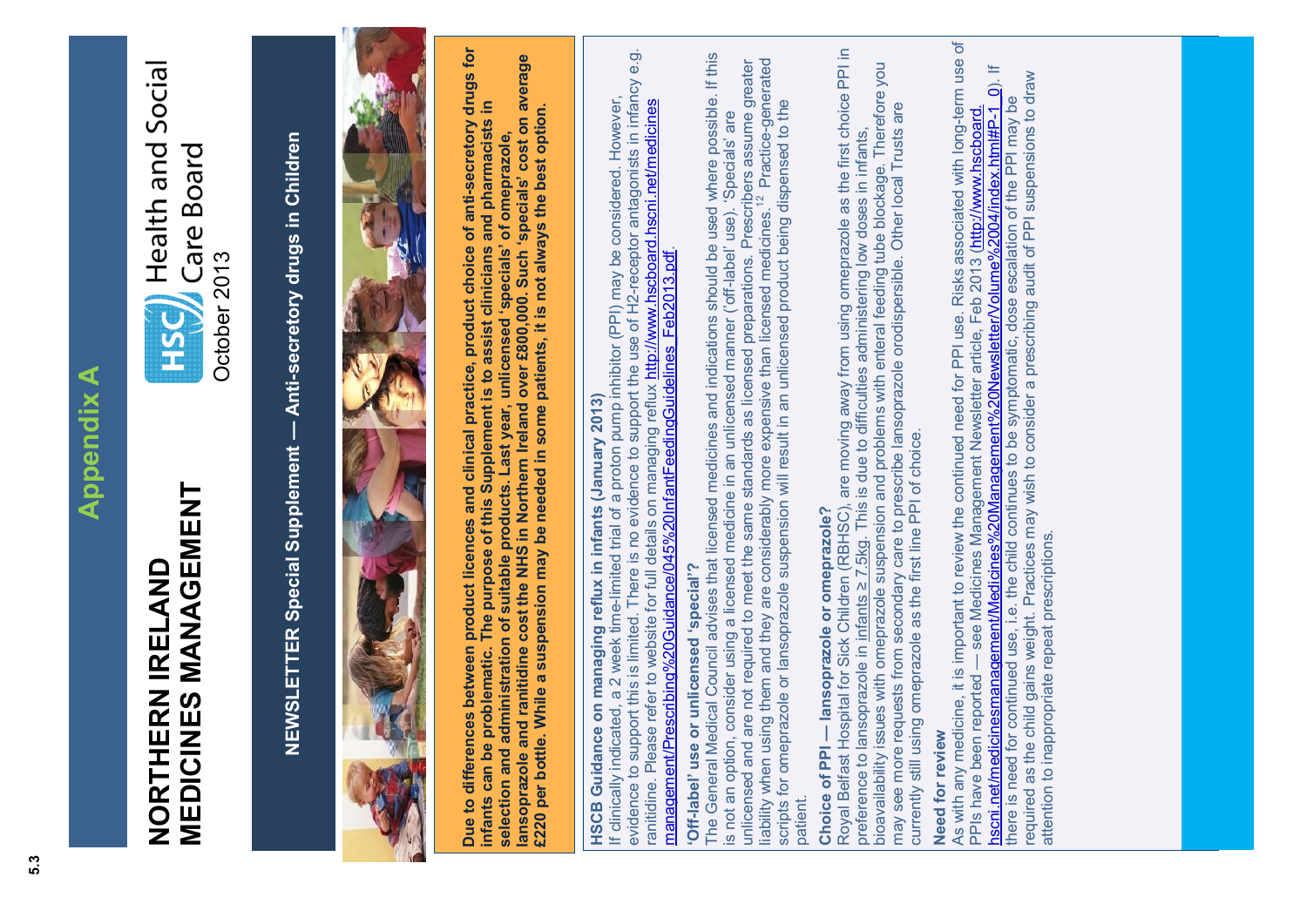| Paediatric license: omeprazole is licensed | for use in children from 1 year and $>$ 10kg for | symptomatic treatment of heartburn and acid | also used off license in children under 1 year. <sup>3</sup> |
|--------------------------------------------|--------------------------------------------------|---------------------------------------------|--------------------------------------------------------------|
|                                            | the treatment of reflux oesophagitis,            | regurgitation in gastroesophageal reflux    | disease. <sup>5,6</sup> In clinical practice, omeprazole is  |

or ordered as a special). MUPS<sup>®</sup> tablets<br>should be used where possible.<sup>1</sup> There is only should be used where possible.<sup>1</sup> There is only suspension (manufactured extemporaneously Preparations: 10mg and 20mg tablets<br>(MUPS®), 10mg and 20mg capsules, 2mg/mL (MUPS®), 10mg and 20mg capsules, 2mg/mL suspension (manufactured extemporaneously omeprazole suspension. Furthermore the soomeprazole suspension. Furthermore the soor ordered as a special). MUPS<sup>®</sup> tablets **Preparations:** 10mg and 20mg tablets limited evidence of efficacy for the limited evidence of efficacy for the

700 micrograms/kg daily (max. 2.8mg/kg) Neonate 700 micrograms/kg daily (max. 2.8mg/kg) It is important that calculated doses are practical in terms of It is important that calculated doses are practical in terms of 1mth to 2yr 700 micrograms/kg daily (up to 3mg/kg; 700 micrograms/kg daily (up to 3mg/kg; **Omeprazole Dosage** 2 10mg daily (max.20mg) 20mg daily (max.40mg) **Omeprazole Dosage** 10 to 20kg 10mg daily (max.20mg) Child >20kg 20mg daily (max.40mg) max.20mg) Dose **Age/weight Dose** Age/weight Child >20kg 1mth to 2yr 10 to 20kg Neonate

available products. In practice, children with a weight of ≥ 3.4kg<br>are given a dose of 10mg daily.<sup>3</sup> A 5mg dose is usually only<br>prescribed in the hospital setting for babies of low weight.<sup>3</sup> available products. **In practice, children with a weight of ≥ 3.4kg are given a dose of 10mg daily**.3 A 5mg dose is usually only prescribed in the hospital setting for babies of low weight.<sup>3</sup> dium bicarbonate in the suspension gives it an

dium bicarbonate in the suspension gives it an **leave and a computer to the sentify reserved for children with feeding tubes un-**<br>unpleasant taste and a high sodium content. The suspension is usually reserved for children unpleasant taste and a high sodium content. The suspension is usually reserved for children with feeding tubes under 12Fr in size. der 12Fr in size.

### **Oral administration:**  Oral administration:

out and the control of MUPS® tablets to children <1year not spoon fed Administration of MUPS® tablets to children <1year not spoon fed

If a dose of 5mg is required, halve the tablet (using a tablet cutter) before dispersing: aliquots are not suitable for Follow the same procedure as zoton rias rapid. See administration box.<br>If a dose of 5mg is required, halve the tablet (using a tablet cutter) before dispersing: aliquots are not suitable for<br>administering doses under 10mg  $\frac{\text{N}}{\text{F}}$  ollow the same procedure as Zoton FasTab<sup>®</sup>. See administration box. Follow the same procedure as Zoton FasTab®. See administration box. administering doses under 10mg.<sup>1</sup> administering doses under 10mg.

## Administration of MUPS® tablets to children who are spoon fed Administration of MUPS® tablets to children who are spoon fed

water. Do not mixed with fruit juice or apple sauce. Always stir just before drinking and rinse down with half a glass of water. Do not Break the tablet and disperse it in a spoonful of non-carbonated water. If so wished, the dispersion may then be Break the tablet and disperse it in a spoonful of non-carbonated water. If so wished, the dispersion may then be<br>mixed with fruit juice or apple sauce. Always stir just before drinking and rinse down with half a glass of w incours in the carbonated water. Do not chew the enteric-coated pellets.<sup>8</sup><br>use milk or carbonated water. Do not chew the enteric-coated pellets.<sup>8</sup> use milk or carbonated water. Do not chew the enteric-coated pellets.<sup>6</sup>

## **Enteral Feeding administration:**

will flush though tubes ≥ 12Fr. Omeprazole suspension or lansoprazole orodispersible tablets may be considered in will flush though tubes ≥ 12Fr. Omeprazole suspension or lansoprazole orodispersible tablets may be considered in<br>finer bore tubes.<sup>1,8,11</sup> Omeprazole capsules and MUPS® tablets are unlicensed via enteral feeding tubes but, in practice, MUPS® tablets Enteral Feeding administration:<br>Omeprazole capsules and MUPS® tablets are unlicensed via enteral feeding tubes but, in practice, MUPS® tablets finer bore tubes.<sup>1,8,11</sup>

### **Omeprazole 2mg/mL suspension<br>Extemporaneous Formulation 4 Omeprazole 2mg/mL suspension Extemporaneous Formulation** 4

Ingredients: Ingredients:

Omeprazole capsules 20mg x 28 Omeprazole capsules 20mg x 28

Sodium bicarbonate 8.4% x 280mL Sodium bicarbonate 8.4% x 280mL

 $\overline{a}$ sodium bicarbonate 8.4%. Make up to volume with the remainder of the sodium bicarbonate solution. Transfer to an Method: Open the omeprazole capsules and place contents in a mortar. Crush the granules and mix with a little<br>sodium bicarbonate 8.4%. Make up to volume with the remainder of the sodium bicarbonate solution. Transfer to<br>am Method: Open the omeprazole capsules and place contents in a mortar. Crush the granules and mix with a little amber bottle with an adaptor, label appropriately, and supply with an oral syringe.

COSHH requirements: wear gloves<br>Expiry: 28 days in fridge (2 to 8C) COSHH requirements: wear gloves

Expiry: 28 days in fridge (2 to 8C)

### **Unlicensed Specials Unlicensed Specials**

costly and often are formulated in the same way as the extemporaneous formulation, i.e. using omeprazole capsules<br>in sodium bicarbonate. See 'Special-order Manufacturers' in BNF for a list of NHS hospital manufacturers. costly and often are formulated in the same way as the extemporaneous formulation, i.e. using omeprazole capsules Omeprazole suspension is available as an unlicensed preparation from several specials companies. These can be Omeprazole suspension is available as an unlicensed preparation from several specials companies. These can be in sodium bicarbonate. See 'Special-order Manufacturers' in BNF for a list of NHS hospital manufacturers.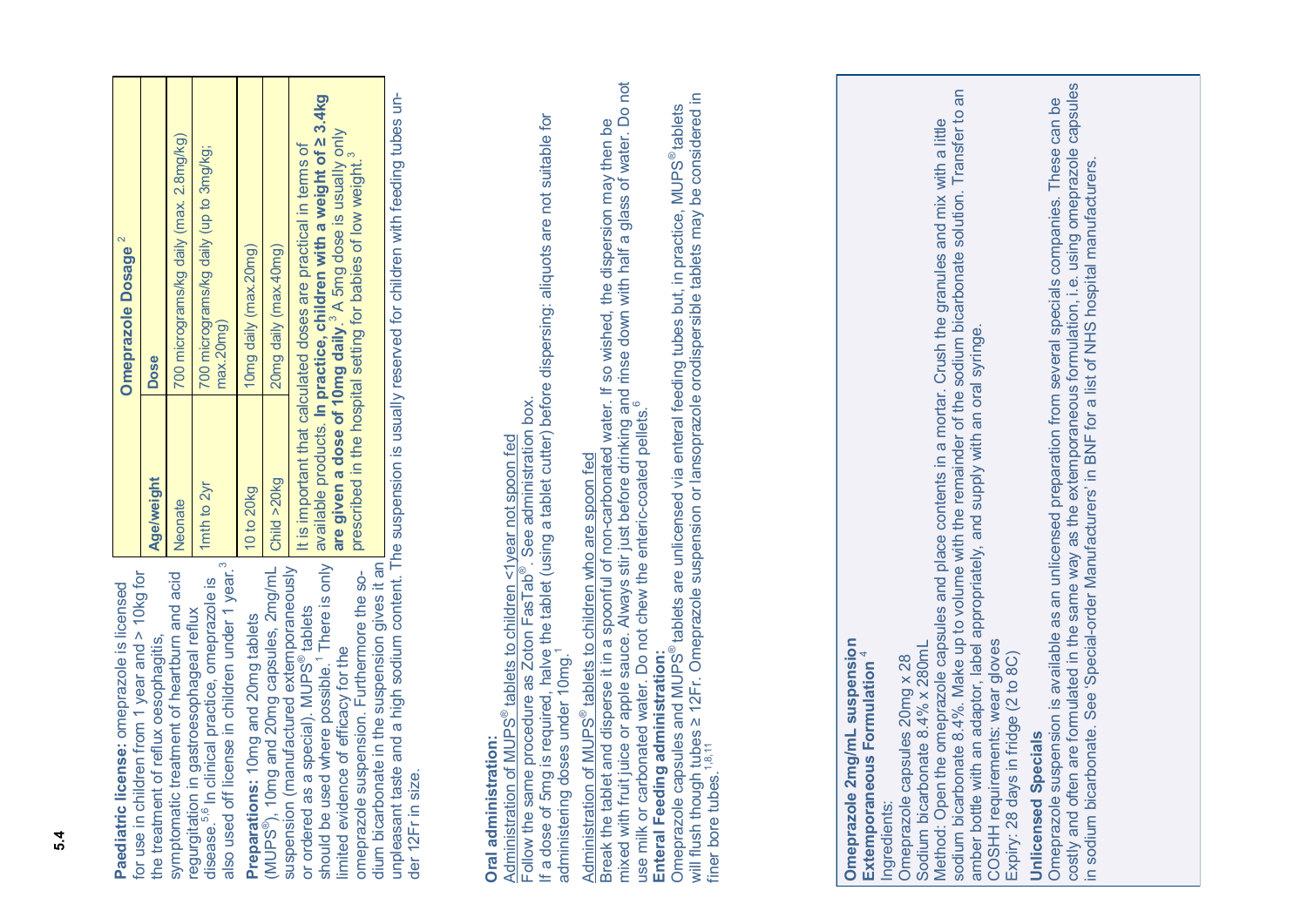| infants.                                                                | limited clinical data. <sup>7</sup> However there is increasing clinical experience and<br>Paediatric license: Lansoprazole is not licensed in children due to<br>the Children's BNF provides information on use of lansoprazole in                                                                                                                                                                                                                                                                                                                                                                                                                                                         |                                | Place the tablet (or half of a tablet) in the<br>FasTab <sup>®</sup> or an omeprazole MUPS®<br>tablet via an oral/enteral syringe:<br>Administration of a lansoprazole                                                                                                                                                                                                                            |
|-------------------------------------------------------------------------|---------------------------------------------------------------------------------------------------------------------------------------------------------------------------------------------------------------------------------------------------------------------------------------------------------------------------------------------------------------------------------------------------------------------------------------------------------------------------------------------------------------------------------------------------------------------------------------------------------------------------------------------------------------------------------------------|--------------------------------|---------------------------------------------------------------------------------------------------------------------------------------------------------------------------------------------------------------------------------------------------------------------------------------------------------------------------------------------------------------------------------------------------|
| Preparations: 1                                                         | 5mg and 30mg Fastabs®                                                                                                                                                                                                                                                                                                                                                                                                                                                                                                                                                                                                                                                                       |                                | barrel of an oral syringe. Replace the                                                                                                                                                                                                                                                                                                                                                            |
| Oral administration                                                     |                                                                                                                                                                                                                                                                                                                                                                                                                                                                                                                                                                                                                                                                                             |                                | resulting dispersion will contain enteric<br>plunger and draw up 10mL water. The                                                                                                                                                                                                                                                                                                                  |
| RBHSC use<br><b>BNFC</b> gives                                          | 1mg/kg daily for $\geq$ 7.5kg body weight:<br>Lansoprazole Dosage<br>a dose of 0.5-1mg/kg once daily.                                                                                                                                                                                                                                                                                                                                                                                                                                                                                                                                                                                       | 2,3                            | Ensure that all of the pellets are<br>drawn up in the syringe and<br>coated pellets.                                                                                                                                                                                                                                                                                                              |
| Body<br>weight                                                          | Dose                                                                                                                                                                                                                                                                                                                                                                                                                                                                                                                                                                                                                                                                                        | Preparation                    | is a risk that the child may not receive<br>administered: pellets tend to settle to<br>the bottom in oral syringes and there                                                                                                                                                                                                                                                                      |
| <b>.5kg</b>                                                             | 7.5mg once daily                                                                                                                                                                                                                                                                                                                                                                                                                                                                                                                                                                                                                                                                            | Half a 15mg tablet             | the full dose.                                                                                                                                                                                                                                                                                                                                                                                    |
| 7.5kg to<br>15kg                                                        | (use clinical judgement closer<br>7.5mg once daily<br>to 15kg)                                                                                                                                                                                                                                                                                                                                                                                                                                                                                                                                                                                                                              | Half to one 15mg tablet        | enteral feeding. The dispersion should<br>Flush with another 10mL of water for<br>be given immediately (or within 30<br>minutes).                                                                                                                                                                                                                                                                 |
| 16kg to 30kg                                                            | 15mg once daily                                                                                                                                                                                                                                                                                                                                                                                                                                                                                                                                                                                                                                                                             | One 15mg tablet                |                                                                                                                                                                                                                                                                                                                                                                                                   |
| 30kg<br>$\overline{\mathsf{M}}$                                         | 15 to 30mg once daily                                                                                                                                                                                                                                                                                                                                                                                                                                                                                                                                                                                                                                                                       | One 15mg or one 30mg<br>tablet |                                                                                                                                                                                                                                                                                                                                                                                                   |
| Enteral feeding<br><b>Break the tablet</b><br>through feeding<br>water. | The FasTabs® may also be administered with apple juice or orange<br>juice. <sup>11</sup> Always stir just before drinking and rinse down with half a glass of<br>FasTabs® are licensed for administration via nasogastric tube and will fit<br>See administration box. If a dose of 7.5mg is required, halve the tablet<br>and disperse it in a spoonful of non-carbonated water.<br>Administration of FasTabs® to children <1year who are not spoon fed<br>(using a tablet cutter) before dispersing: aliquots are not suitable for<br>Administration of FasTabs® to children who are spoon fed<br>tubes of size 28Fr. <sup>7,8</sup><br>administering doses under 15mg.<br>administration |                                | specials companies. These can be costly<br>An oral suspension has been made with<br>sodium bicarbonate, but is not as stable<br>as omeprazole in sodium bicarbonate.<br>unlicensed preparation from several<br>and offer no advantage over other<br>Extemporaneous Formulation<br>A suspension is available as an<br>Lansoprazole suspension<br><b>Unlicensed specials</b><br>available products. |
| RANITIDINE                                                              |                                                                                                                                                                                                                                                                                                                                                                                                                                                                                                                                                                                                                                                                                             |                                |                                                                                                                                                                                                                                                                                                                                                                                                   |
| Donitidina ahauld                                                       |                                                                                                                                                                                                                                                                                                                                                                                                                                                                                                                                                                                                                                                                                             |                                | アニュニークスロック そうはつ アクショクス こうしょう アクシステム しょうしょう アニューク きょうしょう こうしょう こうしょう スキーク こうしょう こうしょう こうしょう                                                                                                                                                                                                                                                                                                        |

## <u>|র</u>

Ranitidine should not routinely be used to treat reflux in infants. If ranitidine is ordered, the licensed 75mg/5mL liquid<br>should be used with a 1mL syringe to administer small doses to children, e.g. 0.29mL for 4.3mg.<br>Thi Ranitidine should not routinely be used to treat reflux in infants. If ranitidine is ordered, the licensed 75mg/5mL liquid Rosemont and Zantac® liquids are sucrose-free but contain 8%w/v alcohol.<sup>1,2</sup> However, this generally is considered This approach should be used instead of diluting the licensed product or ordering unlicensed specials. should be used with a 1mL syringe to administer small doses to children, e.g. 0.29mL for 4.3mg. insignificant when given in such small quantities to infants.